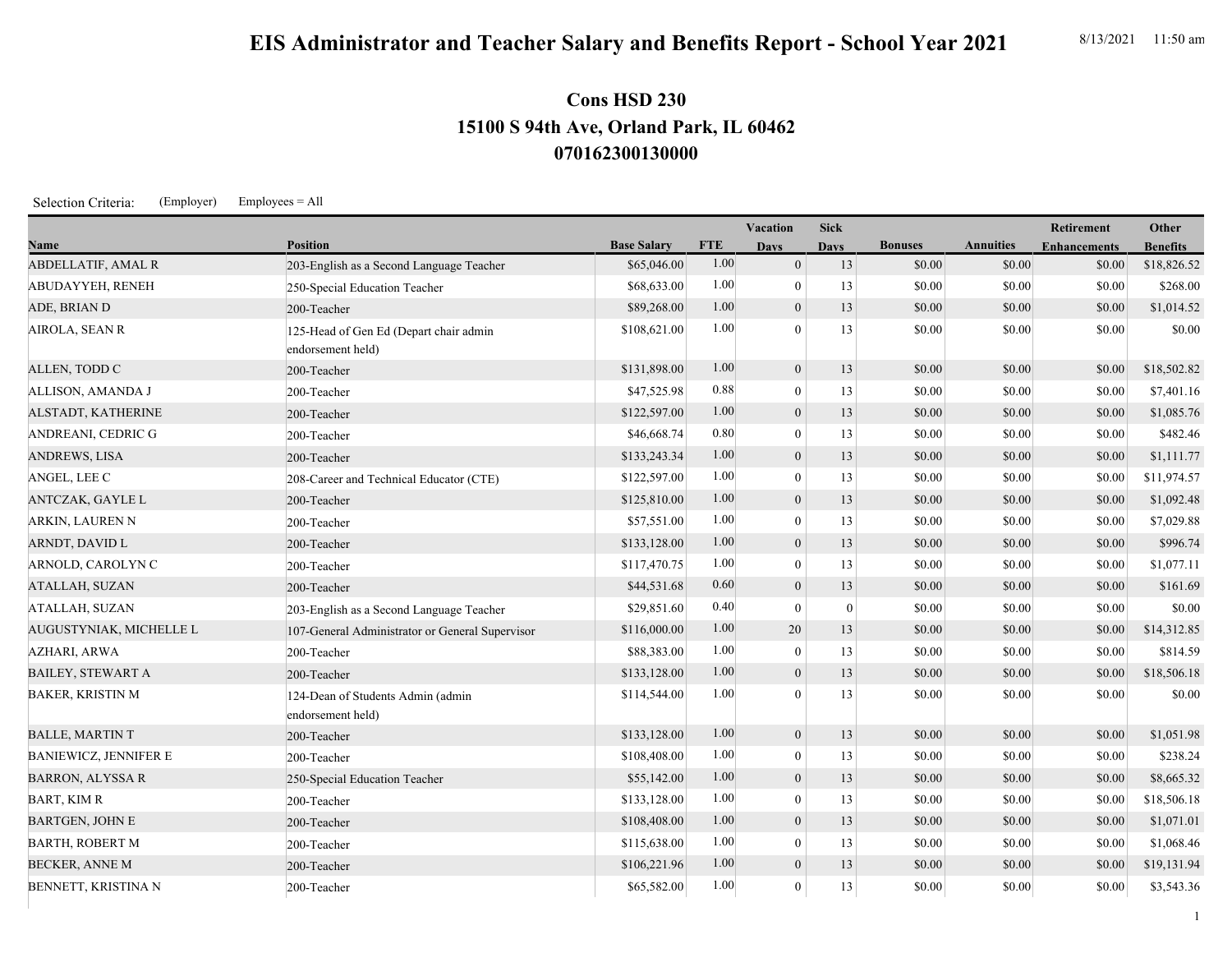|                               |                                                             |                    |            | Vacation         | <b>Sick</b>      |                |                  | Retirement          | Other           |
|-------------------------------|-------------------------------------------------------------|--------------------|------------|------------------|------------------|----------------|------------------|---------------------|-----------------|
| Name                          | <b>Position</b>                                             | <b>Base Salary</b> | <b>FTE</b> | <b>Days</b>      | <b>Days</b>      | <b>Bonuses</b> | <b>Annuities</b> | <b>Enhancements</b> | <b>Benefits</b> |
| BERG, BRIAN M                 | 200-Teacher                                                 | \$96,740.00        | 1.00       | $\mathbf{0}$     | 13               | \$0.00         | \$0.00           | \$0.00              | \$814.61        |
| <b>BERTOLA, JULIE</b>         | 200-Teacher                                                 | \$108,408.00       | 1.00       | $\mathbf{0}$     | 13               | \$0.00         | \$0.00           | \$0.00              | \$18,446.14     |
| BETZ, CHRISTOPHER J           | 200-Teacher                                                 | \$78,335.00        | 1.00       | $\boldsymbol{0}$ | 13               | \$0.00         | \$0.00           | \$0.00              | \$18,167.09     |
| BEUTKE, MARGARET K            | 200-Teacher                                                 | \$39,991.20        | 0.60       | $\mathbf{0}$     | 13               | \$0.00         | \$0.00           | \$0.00              | \$113.76        |
| BEUTKE, MARGARET K            | 201-Reading Teacher                                         | \$13,330.40        | 0.20       | $\boldsymbol{0}$ | $\mathbf{0}$     | \$0.00         | \$0.00           | \$0.00              | \$0.00          |
| Biallas, Sara N               | 200-Teacher                                                 | \$27,020.00        | 0.51       | $\mathbf{0}$     | 13               | \$0.00         | \$0.00           | \$0.00              | \$129.09        |
| BIEL, TRICIA A                | 200-Teacher                                                 | \$108,408.00       | 1.00       | $\overline{0}$   | 13               | \$0.00         | \$0.00           | \$0.00              | \$373.58        |
| <b>BIRCH, DANA E</b>          | 200-Teacher                                                 | \$100,495.00       | 1.00       | $\mathbf{0}$     | 13               | \$0.00         | \$0.00           | \$0.00              | \$1,034.62      |
| <b>BODENHEIMER, AMY H</b>     | 200-Teacher                                                 | \$65,046.00        | 1.00       | $\boldsymbol{0}$ | 13               | \$0.00         | \$0.00           | \$0.00              | \$773.78        |
| BOEREMA, ADRIANA C            | 200-Teacher                                                 | \$68,633.00        | 1.00       | $\mathbf{0}$     | 13               | \$0.00         | \$0.00           | \$0.00              | \$18,359.54     |
| <b>BONNER, DIANE E</b>        | 200-Teacher                                                 | \$133,128.00       | 1.00       | $\overline{0}$   | 13               | \$0.00         | \$0.00           | \$0.00              | \$1,112.42      |
| <b>BORST, CHRISTINE C</b>     | 200-Teacher                                                 | \$61,298.50        | 0.50       | $\bf{0}$         | 13               | \$0.00         | \$0.00           | \$0.00              | \$18,439.73     |
| <b>BOSTON, HEATHER F</b>      | 200-Teacher                                                 | \$93,206.00        | 1.00       | $\overline{0}$   | 13               | \$0.00         | \$0.00           | \$0.00              | \$1,017.83      |
| <b>BOZYCH, DOUGLAS M</b>      | 125-Head of Gen Ed (Depart chair admin<br>endorsement held) | \$103,500.00       | 1.00       | $\theta$         | 13               | \$0.00         | \$0.00           | \$0.00              | \$0.00          |
| <b>BRADY, ANGELA M</b>        | 200-Teacher                                                 | \$105,696.20       | 1.00       | $\mathbf{0}$     | 13               | \$0.00         | \$0.00           | \$0.00              | \$1,052.38      |
| BRESLIN, COLLEEN A            | 200-Teacher                                                 | \$131,898.00       | 1.00       | $\mathbf{0}$     | 13               | \$0.00         | \$0.00           | \$0.00              | \$1,109.06      |
| BREWCZYNSKI, DAVID R          | 200-Teacher                                                 | \$63,975.00        | 1.00       | $\boldsymbol{0}$ | 13               | \$0.00         | \$0.00           | \$0.00              | \$955.72        |
| <b>BRIGHAM, JEFFREY T</b>     | 200-Teacher                                                 | \$133,128.00       | 1.00       | $\mathbf{0}$     | 13               | \$0.00         | \$0.00           | \$0.00              | \$19,191.98     |
| <b>BRODERICK, ELISABETH A</b> | 200-Teacher                                                 | \$93,206.00        | 1.00       | $\mathbf{0}$     | 13               | \$0.00         | \$0.00           | \$0.00              | \$19,097.39     |
| <b>BROWN, DONALD W</b>        | 200-Teacher                                                 | \$133,128.00       | 1.00       | $\mathbf{0}$     | 13               | \$0.00         | \$0.00           | \$0.00              | \$1,112.42      |
| <b>BROWN, EMILY A</b>         | 200-Teacher                                                 | \$54,339.00        | 1.00       | $\mathbf{0}$     | 13               | \$0.00         | \$0.00           | \$0.00              | \$232.91        |
| <b>BROWN, JACQUELINE R</b>    | 200-Teacher                                                 | \$11,992.00        | 0.20       | $\mathbf{0}$     | $\boldsymbol{0}$ | \$0.00         | \$0.00           | \$0.00              | \$0.00          |
| <b>BROWN, JACQUELINE R</b>    | 208-Career and Technical Educator (CTE)                     | \$47,968.00        | 0.80       | $\overline{0}$   | 13               | \$0.00         | \$0.00           | \$0.00              | \$17,670.19     |
| <b>BROWN, LAURA N</b>         | 200-Teacher                                                 | \$93,206.00        | 1.00       | $\mathbf{0}$     | 13               | \$0.00         | \$0.00           | \$0.00              | \$7,072.28      |
| Brtis, Elizabeth              | 250-Special Education Teacher                               | \$54,040.00        | 1.00       | $\mathbf{0}$     | 13               | \$0.00         | \$0.00           | \$0.00              | \$6,788.56      |
| <b>BRUCE, MICHAEL D</b>       | 200-Teacher                                                 | \$100,495.00       | 1.00       | $\mathbf{0}$     | 13               | \$0.00         | \$0.00           | \$0.00              | \$18,382.86     |
| BRYERS, SARAH C               | 200-Teacher                                                 | \$85,658.00        | 1.00       | $\boldsymbol{0}$ | 13               | \$0.00         | \$0.00           | \$0.00              | \$18,395.26     |
| <b>BUCK, KATHLEEN K</b>       | 200-Teacher                                                 | \$133,128.00       | 1.00       | $\mathbf{0}$     | 13               | \$0.00         | \$0.00           | \$0.00              | \$18,506.18     |
| <b>BUCZKIEWICZ, MATTHEW M</b> | 200-Teacher                                                 | \$18,259.13        | 0.15       | $\overline{0}$   | 13               | \$0.00         | \$0.00           | \$0.00              | \$0.00          |
| <b>BUGLIO, BRIAN</b>          | 200-Teacher                                                 | \$115,638.00       | 1.00       | $\boldsymbol{0}$ | 13               | \$0.00         | \$0.00           | \$0.00              | \$18,462.22     |
| <b>BUGLIO, KIMBERLY A</b>     | 200-Teacher                                                 | \$100,495.00       | 1.00       | $\overline{0}$   | 13               | \$0.00         | \$0.00           | \$0.00              | \$336.16        |
| <b>CALLAGHAN, KEVIN</b>       | 124-Dean of Students Admin (admin<br>endorsement held)      | \$114,220.00       | 1.00       | $\theta$         | 13               | \$0.00         | \$0.00           | \$0.00              | \$0.00          |
| CALLISON, RACHAEL E           | 250-Special Education Teacher                               | \$85,658.00        | 1.00       | $\overline{0}$   | 13               | \$0.00         | \$0.00           | \$0.00              | \$14,440.99     |
| CAMPOS, CHRISTOPHER D         | 124-Dean of Students Admin (admin<br>endorsement held)      | \$94,303.10        | 1.00       | 0                | 13               | \$0.00         | \$0.00           | \$0.00              | \$0.00          |
| CARLSON, JAMIE L              | 200-Teacher                                                 | \$125,810.00       | 1.00       | $\mathbf{0}$     | 13               | \$0.00         | \$0.00           | \$0.00              | \$1,092.48      |
| CARR, JASON F                 | 200-Teacher                                                 | \$119,653.00       | 1.00       | 0 <sup>1</sup>   | 13               | \$0.00         | \$0.00           | \$0.00              | \$398.36        |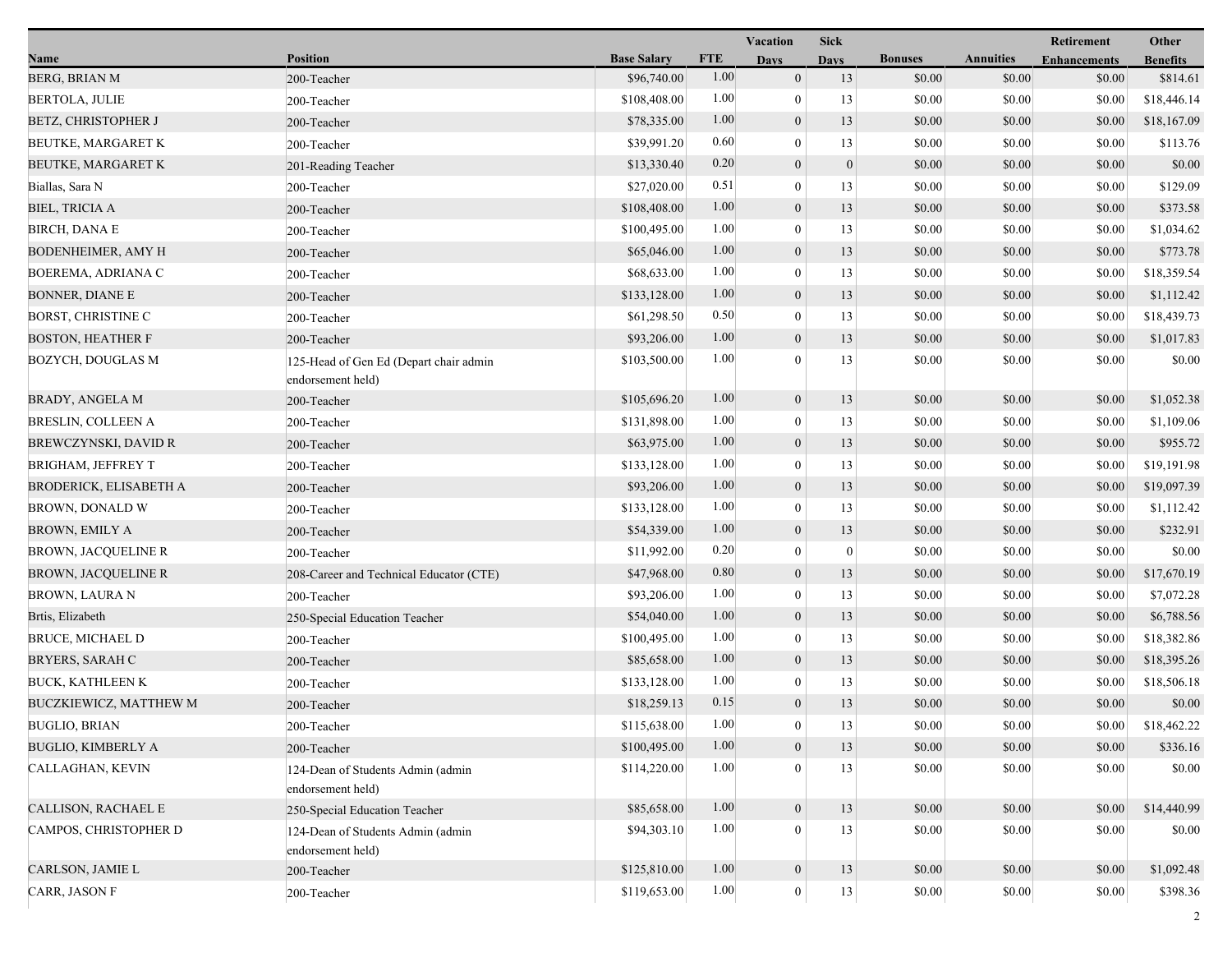|                              |                                                             |                    |            | Vacation         | <b>Sick</b>      |                |                  | Retirement          | Other           |
|------------------------------|-------------------------------------------------------------|--------------------|------------|------------------|------------------|----------------|------------------|---------------------|-----------------|
| Name                         | <b>Position</b>                                             | <b>Base Salary</b> | <b>FTE</b> | <b>Days</b>      | <b>Days</b>      | <b>Bonuses</b> | <b>Annuities</b> | <b>Enhancements</b> | <b>Benefits</b> |
| CARR, MARY P                 | 104-Assistant Principal                                     | \$125,300.00       | 1.00       | $\mathbf{0}$     | 13               | \$0.00         | \$0.00           | \$0.00              | \$15,717.46     |
| CARRIER, DANIEL              | 200-Teacher                                                 | \$108,408.00       | 1.00       | $\bf{0}$         | 13               | \$0.00         | \$0.00           | \$0.00              | \$1,062.32      |
| CARROLL, DAVID A             | 200-Teacher                                                 | \$91,293.00        | 1.00       | $\boldsymbol{0}$ | 13               | \$0.00         | \$0.00           | \$0.00              | \$10,563.81     |
| Cathey, Kevin J              | 208-Career and Technical Educator (CTE)                     | \$28,270.08        | 0.51       | $\mathbf{0}$     | 13               | \$0.00         | \$0.00           | \$0.00              | \$54.99         |
| CHAVEZ, MOLLY S              | 250-Special Education Teacher                               | \$93,206.00        | 1.00       | $\mathbf{0}$     | 13               | \$0.00         | \$0.00           | \$0.00              | \$18,369.42     |
| CHRISTIE JR, THOMAS W        | 250-Special Education Teacher                               | \$93,206.00        | 1.00       | $\boldsymbol{0}$ | 13               | \$0.00         | \$0.00           | \$0.00              | \$592.99        |
| CIBELLI III, MICHAEL         | 200-Teacher                                                 | \$100,495.00       | 1.00       | $\mathbf{0}$     | 13               | \$0.00         | \$0.00           | \$0.00              | \$1,064.98      |
| CICCARELLI, KARA L           | 200-Teacher                                                 | \$100,495.00       | 1.00       | $\theta$         | 13               | \$0.00         | \$0.00           | \$0.00              | \$1,034.62      |
| CIMO, ASHLEY L               | 203-English as a Second Language Teacher                    | \$69,774.88        | 1.00       | $\boldsymbol{0}$ | 13               | \$0.00         | \$0.00           | \$0.00              | \$996.83        |
| <b>CLARK, KEVIN M</b>        | 200-Teacher                                                 | \$93,206.00        | 1.00       | $\theta$         | 13               | \$0.00         | \$0.00           | \$0.00              | \$17,610.86     |
| COATES, CARL A               | 125-Head of Gen Ed (Depart chair admin<br>endorsement held) | \$113,500.00       | 1.00       | $\theta$         | 13               | \$0.00         | \$0.00           | \$0.00              | \$0.00          |
| COCHRAN, KRISTIN D           | 200-Teacher                                                 | \$100,495.00       | 1.00       | $\boldsymbol{0}$ | 13               | \$0.00         | \$0.00           | \$0.00              | \$1,034.62      |
| COLLINS, DENNIS J            | 200-Teacher                                                 | \$88,186.00        | 1.00       | $\mathbf{0}$     | 13               | \$0.00         | \$0.00           | \$0.00              | \$19,051.62     |
| CONRATH, TIMOTHY R           | 200-Teacher                                                 | \$71,363.00        | 1.00       | $\mathbf{0}$     | 13               | \$0.00         | \$0.00           | \$0.00              | \$8,964.10      |
| CONTALDI, RICHARD M          | 200-Teacher                                                 | \$108,408.00       | 1.00       | $\boldsymbol{0}$ | 13               | \$0.00         | \$0.00           | \$0.00              | \$1,052.46      |
| CORCORAN, JAMES P            | 200-Teacher                                                 | \$133,128.00       | 1.00       | $\boldsymbol{0}$ | 13               | \$0.00         | \$0.00           | \$0.00              | \$413.96        |
| CORDOVA, KATHLEEN R          | 200-Teacher                                                 | \$108,408.00       | 1.00       | $\boldsymbol{0}$ | 13               | \$0.00         | \$0.00           | \$0.00              | \$18,446.14     |
| CORR-CHOPIK, KATHLEEN M      | 250-Special Education Teacher                               | \$88,383.00        | 1.00       | $\bf{0}$         | 13               | \$0.00         | \$0.00           | \$0.00              | \$1,012.60      |
| CREAMER, BRITNI L            | 200-Teacher                                                 | \$51,605.94        | 0.94       | $\overline{0}$   | 13               | \$0.00         | \$0.00           | \$0.00              | \$18,335.36     |
| CREEVY, MICHAEL P            | 200-Teacher                                                 | \$28,775.50        | 0.50       | $\mathbf{0}$     | $\boldsymbol{0}$ | \$0.00         | \$0.00           | \$0.00              | \$0.00          |
| CREEVY, MICHAEL P            | 250-Special Education Teacher                               | \$28,775.50        | 0.50       | $\boldsymbol{0}$ | 13               | \$0.00         | \$0.00           | \$0.00              | \$941.30        |
| CREEVY, SHANNON C            | 250-Special Education Teacher                               | \$59,157.00        | 1.00       | $\boldsymbol{0}$ | 13               | \$0.00         | \$0.00           | \$0.00              | \$102.24        |
| CROTTY, KERRY A              | 200-Teacher                                                 | \$108,408.00       | 1.00       | $\mathbf{0}$     | 13               | \$0.00         | \$0.00           | \$0.00              | \$1,052.38      |
| CUMBO, CHRISTINA I           | 250-Special Education Teacher                               | \$94,381.56        | 1.00       | $\bf{0}$         | 13               | \$0.00         | \$0.00           | \$0.00              | \$1,026.23      |
| CUNNINGHAM, ALLEN N          | 200-Teacher                                                 | \$119,653.00       | 1.00       | $\mathbf{0}$     | 13               | \$0.00         | \$0.00           | \$0.00              | \$661.24        |
| <b>CURTIN, KEVIN J</b>       | 250-Special Education Teacher                               | \$93,206.00        | 1.00       | $\mathbf{0}$     | 13               | \$0.00         | \$0.00           | \$0.00              | \$19,097.39     |
| CUTHBERT, KATHERINE T        | 201-Reading Teacher                                         | \$8,565.80         | 0.10       | $\boldsymbol{0}$ | $\mathbf{0}$     | \$0.00         | \$0.00           | \$0.00              | \$0.00          |
| <b>CUTHBERT, KATHERINE T</b> | 250-Special Education Teacher                               | \$77,092.20        | 0.90       | $\boldsymbol{0}$ | 13               | \$0.00         | \$0.00           | \$0.00              | \$19,081.06     |
| CZASZWICZ, MEGHAN E          | 250-Special Education Teacher                               | \$93,064.34        | 1.00       | $\mathbf{0}$     | 13               | \$0.00         | \$0.00           | \$0.00              | \$18,413.03     |
| CZYZ, LISA M                 | 250-Special Education Teacher                               | \$74,564.80        | $0.80\,$   | $\boldsymbol{0}$ | 13               | \$0.00         | \$0.00           | \$0.00              | \$1,037.50      |
| DAHLGREN, LYNNA J            | 124-Dean of Students Admin (admin<br>endorsement held)      | \$136,931.00       | 1.00       | $\mathbf{0}$     | 13               | \$0.00         | \$0.00           | \$0.00              | \$0.00          |
| DALTON, TIMOTHY T            | 104-Assistant Principal                                     | \$146,700.00       | 1.00       | $\mathbf{0}$     | 13               | \$0.00         | \$0.00           | \$0.00              | \$35,829.85     |
| DANIELS, JOHN R              | 200-Teacher                                                 | \$119,653.00       | 1.00       | $\mathbf{0}$     | 13               | \$0.00         | \$0.00           | \$0.00              | \$1,023.18      |
| DARRAH, MICHAEL D            | 200-Teacher                                                 | \$111,837.00       | 1.00       | $\theta$         | 13               | \$0.00         | \$0.00           | \$0.00              | \$1,535.61      |
| DE LA VEGA, MICHELLE         | 200-Teacher                                                 | \$111,837.00       | 1.00       | $\mathbf{0}$     | 13               | \$0.00         | \$0.00           | \$0.00              | \$18,454.09     |
| DEBOLD, JACLYN LAUREN        | 200-Teacher                                                 | \$66,652.00        | 1.00       | $\theta$         | 13               | \$0.00         | \$0.00           | \$0.00              | \$925.05        |
| DECHENE, JULIE L             | 200-Teacher                                                 | \$108,408.00       | 1.00       | $\boldsymbol{0}$ | 13               | \$0.00         | \$0.00           | \$0.00              | \$8,808.97      |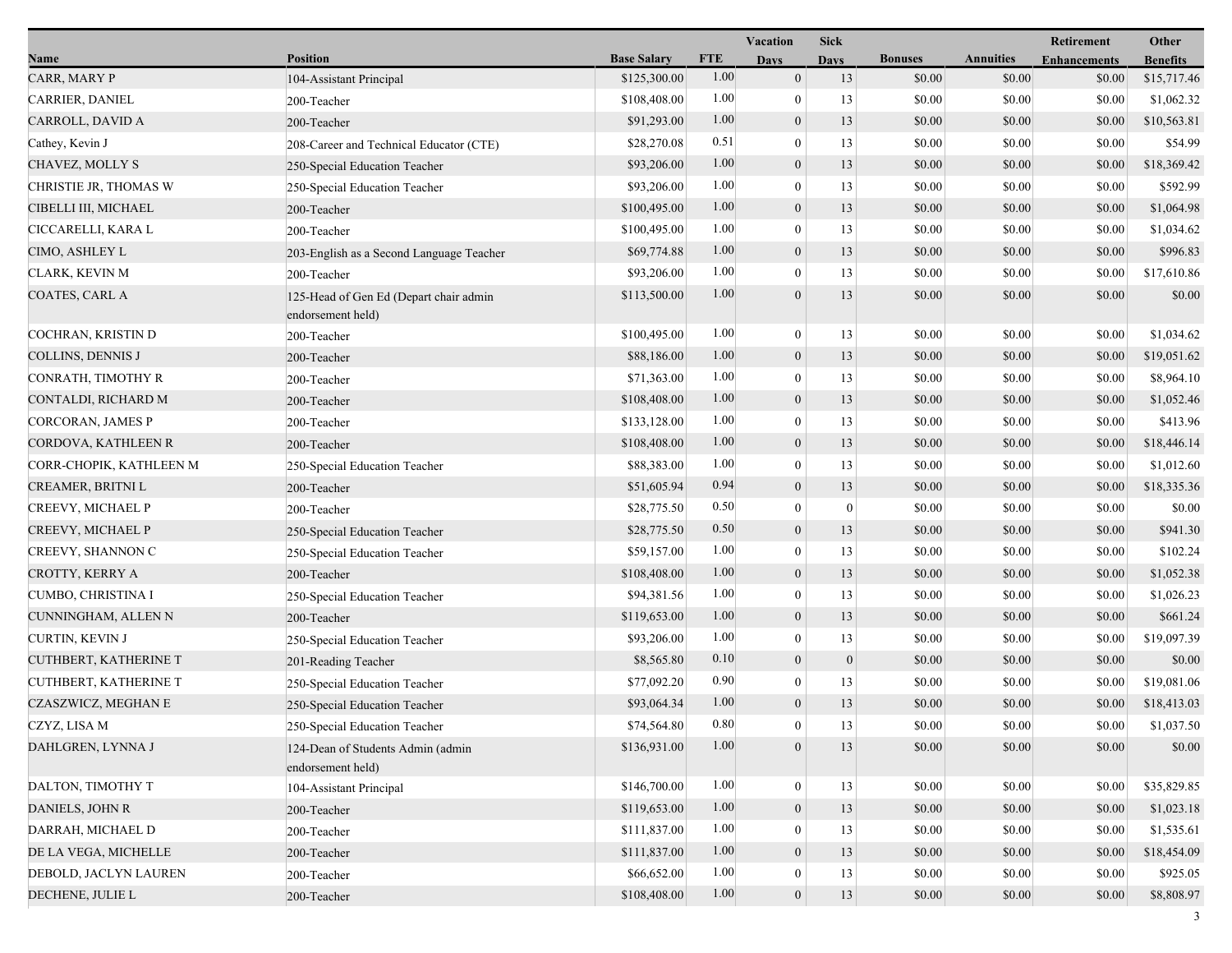|                             |                                                             |                    |            | Vacation         | <b>Sick</b> |                |                  | Retirement          | Other           |
|-----------------------------|-------------------------------------------------------------|--------------------|------------|------------------|-------------|----------------|------------------|---------------------|-----------------|
| Name                        | <b>Position</b>                                             | <b>Base Salary</b> | <b>FTE</b> | <b>Days</b>      | <b>Days</b> | <b>Bonuses</b> | <b>Annuities</b> | <b>Enhancements</b> | <b>Benefits</b> |
| DECRAENE, ANDREW W          | 124-Dean of Students Admin (admin<br>endorsement held)      | \$122,768.00       | 1.00       | $\overline{0}$   | 13          | \$0.00         | \$0.00           | \$0.00              | \$0.00          |
| DEE, LORAINE M              | 200-Teacher                                                 | \$83,877.64        | 0.75       | $\mathbf{0}$     | 13          | \$0.00         | \$0.00           | \$0.00              | \$246.19        |
| DEGLIOMINI, ABBY M          | 200-Teacher                                                 | \$93,206.00        | 1.00       | $\overline{0}$   | 13          | \$0.00         | \$0.00           | \$0.00              | \$18,741.80     |
| DEHAAN, DAVID A             | 200-Teacher                                                 | \$90,211.00        | 1.00       | $\overline{0}$   | 13          | \$0.00         | \$0.00           | \$0.00              | \$18,406.44     |
| DEL BIANCO, TALLIA D        | 200-Teacher                                                 | \$100,495.00       | 1.00       | $\overline{0}$   | 13          | \$0.00         | \$0.00           | \$0.00              | \$1,034.62      |
| DEMARCO, ROBERT T           | 250-Special Education Teacher                               | \$65,582.00        | 1.00       | $\boldsymbol{0}$ | 13          | \$0.00         | \$0.00           | \$0.00              | \$19,040.08     |
| DENOFRIO, NICOLE            | 200-Teacher                                                 | \$57,551.00        | 1.00       | $\overline{0}$   | 13          | \$0.00         | \$0.00           | \$0.00              | \$8,572.59      |
| DERUITER, JULIE LYNN        | 200-Teacher                                                 | \$55,142.00        | 1.00       | $\overline{0}$   | 13          | \$0.00         | \$0.00           | \$0.00              | \$6,790.78      |
| DEUSER, AUGUST ROBERT       | 200-Teacher                                                 | \$57,819.00        | 1.00       | $\overline{0}$   | 13          | \$0.00         | \$0.00           | \$0.00              | \$7,111.43      |
| DINUZZO, ANGELA LYNN        | 200-Teacher                                                 | \$108,408.00       | 1.00       | $\boldsymbol{0}$ | 13          | \$0.00         | \$0.00           | \$0.00              | \$1,052.38      |
| DIORIO, MARK A              | 208-Career and Technical Educator (CTE)                     | \$115,638.00       | 1.00       | $\mathbf{0}$     | 13          | \$0.00         | \$0.00           | \$0.00              | \$1,079.90      |
| DIRKER, SANDRA S            | 200-Teacher                                                 | \$108,408.00       | 1.00       | $\overline{0}$   | 13          | \$0.00         | \$0.00           | \$0.00              | \$1,052.38      |
| DOIDGE, DANIELLE TERESA     | 200-Teacher                                                 | \$54,040.00        | 1.00       | $\theta$         | 13          | \$0.00         | \$0.00           | \$0.00              | \$61.20         |
| DONOVAN, SHAWN P            | 124-Dean of Students Admin (admin<br>endorsement held)      | \$121,138.00       | 1.00       | $\overline{0}$   | 13          | \$0.00         | \$0.00           | \$0.00              | \$0.00          |
| <b>DOVANTZIS, CLAIRE</b>    | 250-Special Education Teacher                               | \$72,659.37        | 1.00       | $\bf{0}$         | 13          | \$0.00         | \$0.00           | \$0.00              | \$152.30        |
| DRYER, PHILIP J             | 200-Teacher                                                 | \$100,495.00       | 1.00       | $\overline{0}$   | 13          | \$0.00         | \$0.00           | \$0.00              | \$1,034.62      |
| DRYIER, KIM J               | 101-Assistant/Associate District Superintendent             | \$187,393.00       | 1.00       | 20               | 13          | \$0.00         | \$0.00           | \$0.00              | \$33,499.08     |
| DRZONEK, DAVID L            | 200-Teacher                                                 | \$122,597.00       | 1.00       | $\mathbf{0}$     | 13          | \$0.00         | \$0.00           | \$0.00              | \$874.14        |
| <b>DUFFY, JAMES J</b>       | 208-Career and Technical Educator (CTE)                     | \$86,011.00        | 1.00       | $\mathbf{0}$     | 13          | \$0.00         | \$0.00           | \$0.00              | \$528.48        |
| DULEK, DANIEL D             | 200-Teacher                                                 | \$122,597.00       | 1.00       | $\overline{0}$   | 13          | \$0.00         | \$0.00           | \$0.00              | \$18,479.52     |
| DULEK, LAURIE L             | 200-Teacher                                                 | \$100,495.00       | 1.00       | $\mathbf{0}$     | 13          | \$0.00         | \$0.00           | \$0.00              | \$220.48        |
| DURBIN, MICHAEL T           | 200-Teacher                                                 | \$104,662.00       | 1.00       | $\overline{0}$   | 13          | \$0.00         | \$0.00           | \$0.00              | \$995.82        |
| DYSLIN, CAROL               | 250-Special Education Teacher                               | \$54,040.00        | 1.00       | $\theta$         | 13          | \$0.00         | \$0.00           | \$0.00              | \$178.74        |
| EBEL, CRAIG W               | 125-Head of Gen Ed (Depart chair admin<br>endorsement held) | \$130,625.00       | 1.00       | $\overline{0}$   | 13          | \$0.00         | \$0.00           | \$0.00              | \$0.00          |
| EGLY, THOMAS L              | 200-Teacher                                                 | \$122,597.00       | 1.00       | $\boldsymbol{0}$ | 13          | \$0.00         | \$0.00           | \$0.00              | \$970.08        |
| <b>EGNER II, LAWRENCE E</b> | 250-Special Education Teacher                               | \$133,128.00       | 1.00       | $\mathbf{0}$     | 13          | \$0.00         | \$0.00           | \$0.00              | \$19,191.98     |
| ELENTENY, RUTH E            | 200-Teacher                                                 | \$115,638.00       | 1.00       | $\mathbf{0}$     | 13          | \$0.00         | \$0.00           | \$0.00              | \$18,409.98     |
| ELGET, ERIC M               | 200-Teacher                                                 | \$54,339.00        | 1.00       | $\overline{0}$   | 13          | \$0.00         | \$0.00           | \$0.00              | \$7,106.66      |
| ENGELHARD, WILLIAM G        | 200-Teacher                                                 | \$130,379.00       | 1.00       | $\bf{0}$         | 13          | \$0.00         | \$0.00           | \$0.00              | \$1,105.94      |
| ERDMAN, JILL A              | 200-Teacher                                                 | \$131,898.00       | 1.00       | $\overline{0}$   | 13          | \$0.00         | \$0.00           | \$0.00              | \$294.92        |
| ERDMAN, MICHAEL R           | 200-Teacher                                                 | \$130,379.00       | 1.00       | 0                | 13          | \$0.00         | \$0.00           | \$0.00              | \$1,105.94      |
| ERICKSON, NICKIE L          | 200-Teacher                                                 | \$108,408.00       | 1.00       | $\mathbf{0}$     | 13          | \$0.00         | \$0.00           | \$0.00              | \$1,052.38      |
| ETCHASON, MICHELLE M        | 200-Teacher                                                 | \$133,128.00       | 1.00       | $\mathbf{0}$     | 13          | \$0.00         | \$0.00           | \$0.00              | \$9,215.03      |
| EVANS, LISA A               | 200-Teacher                                                 | \$119,653.00       | 1.00       | $\overline{0}$   | 13          | \$0.00         | \$0.00           | \$0.00              | \$1,077.11      |
| <b>EVEN, CHARLES R</b>      | 200-Teacher                                                 | \$104,662.00       | 1.00       | $\theta$         | 13          | \$0.00         | \$0.00           | \$0.00              | \$17,407.28     |
| FABIANSKI, JAMES J          | 200-Teacher                                                 | \$133,128.00       | 1.00       | $\mathbf{0}$     | 13          | \$0.00         | \$0.00           | \$0.00              | \$969.95        |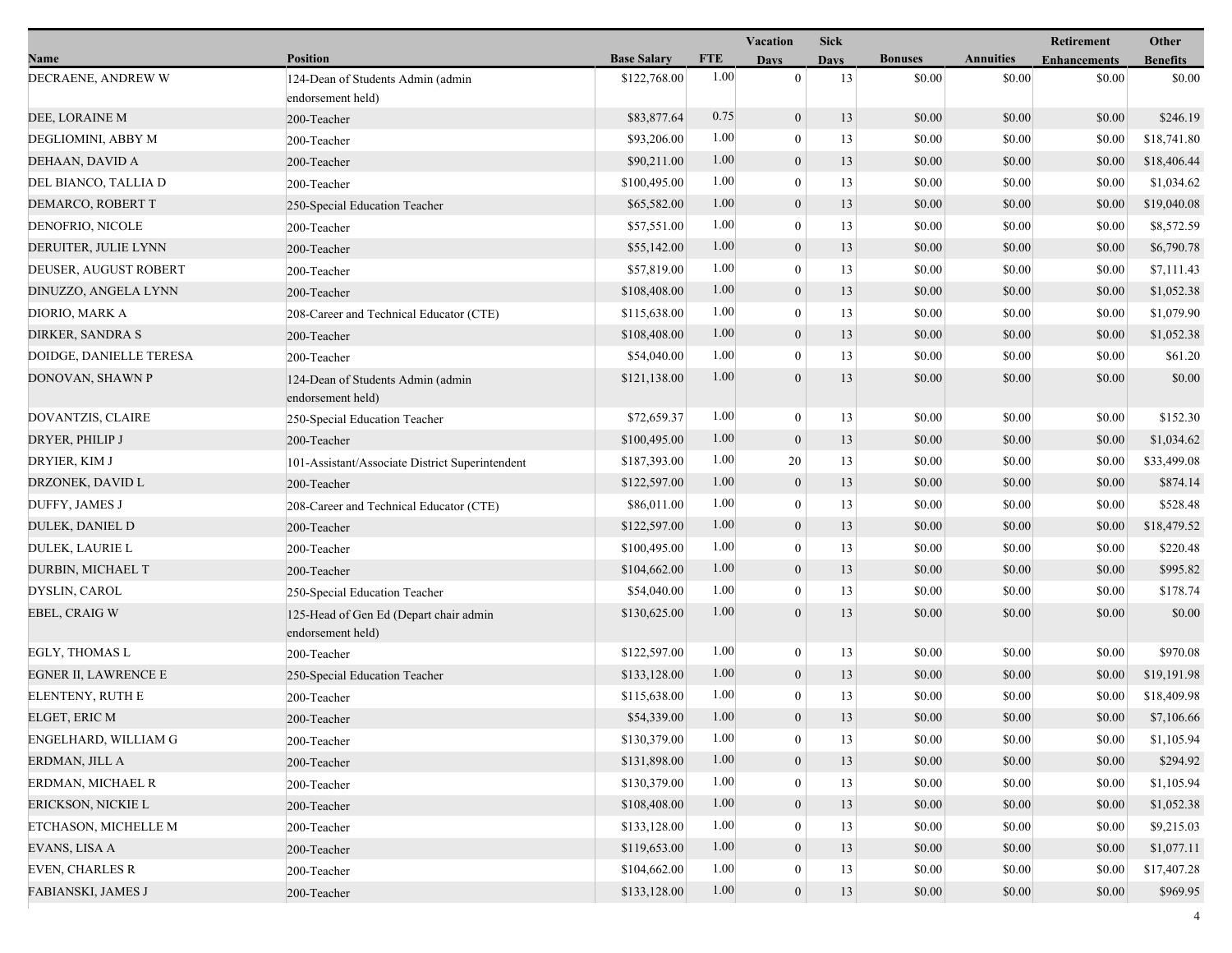|                           |                                                             |                    |            | Vacation         | <b>Sick</b>      |                |                  | <b>Retirement</b>   | Other           |
|---------------------------|-------------------------------------------------------------|--------------------|------------|------------------|------------------|----------------|------------------|---------------------|-----------------|
| Name                      | <b>Position</b>                                             | <b>Base Salary</b> | <b>FTE</b> | <b>Days</b>      | <b>Days</b>      | <b>Bonuses</b> | <b>Annuities</b> | <b>Enhancements</b> | <b>Benefits</b> |
| FAHEY, KEVIN              | 200-Teacher                                                 | \$89,405.00        | 1.00       | $\mathbf{0}$     | 13               | \$0.00         | \$0.00           | \$0.00              | \$17,602.46     |
| FARAJ, ABDALLAH           | 203-English as a Second Language Teacher                    | \$27,453.20        | 0.40       | $\boldsymbol{0}$ | $\mathbf{0}$     | \$0.00         | \$0.00           | \$0.00              | \$0.00          |
| FARAJ, ABDALLAH           | 208-Career and Technical Educator (CTE)                     | \$41,179.80        | 0.60       | $\boldsymbol{0}$ | 13               | \$0.00         | \$0.00           | \$0.00              | \$18,362.94     |
| <b>FARINA, RONALD P</b>   | 200-Teacher                                                 | \$96,740.00        | 1.00       | $\mathbf{0}$     | 13               | \$0.00         | \$0.00           | \$0.00              | \$18,534.38     |
| <b>FAZEKAS, JAMES D</b>   | 124-Dean of Students Admin (admin<br>endorsement held)      | \$103,000.00       | 1.00       | $\theta$         | 13               | \$0.00         | \$0.00           | \$0.00              | \$0.00          |
| FEAR, GEORGE E            | 200-Teacher                                                 | \$74,564.80        | 0.80       | $\mathbf{0}$     | 13               | \$0.00         | \$0.00           | \$0.00              | \$18,231.29     |
| FEFLES, PETER D           | 250-Special Education Teacher                               | \$78,270.00        | 1.00       | $\mathbf{0}$     | 13               | \$0.00         | \$0.00           | \$0.00              | \$18,342.78     |
| FILDEW, MARISSA S         | 200-Teacher                                                 | \$111,837.00       | 1.00       | $\boldsymbol{0}$ | 13               | \$0.00         | \$0.00           | \$0.00              | \$848.71        |
| FISH, MATTHEW A           | 125-Head of Gen Ed (Depart chair admin<br>endorsement held) | \$104,393.00       | 1.00       | $\Omega$         | 13               | \$0.00         | \$0.00           | \$0.00              | \$0.00          |
| FISHEL, DEANNA STORINO    | 250-Special Education Teacher                               | \$80,396.00        | 0.80       | $\boldsymbol{0}$ | 13               | \$0.00         | \$0.00           | \$0.00              | \$9,116.41      |
| FITZPATRICK, KATIE        | 250-Special Education Teacher                               | \$82,124.00        | 1.00       | $\bf{0}$         | 13               | \$0.00         | \$0.00           | \$0.00              | \$993.10        |
| FLYNN III, JAMES A        | 200-Teacher                                                 | \$100,495.00       | 1.00       | $\boldsymbol{0}$ | 13               | \$0.00         | \$0.00           | \$0.00              | \$1,034.62      |
| FONDRIEST, JOSEPH G       | 250-Special Education Teacher                               | \$79,340.00        | 1.00       | $\boldsymbol{0}$ | 13               | \$0.00         | \$0.00           | \$0.00              | \$11,185.40     |
| FORDE, DAN C              | 250-Special Education Teacher                               | \$69,168.00        | 1.00       | $\mathbf{0}$     | 13               | \$0.00         | \$0.00           | \$0.00              | \$11,163.34     |
| FORESMAN, LORETTA L       | 200-Teacher                                                 | \$111,837.00       | 1.00       | $\overline{0}$   | 13               | \$0.00         | \$0.00           | \$0.00              | \$1,060.33      |
| FOSTER, BAILEY C          | 250-Special Education Teacher                               | \$74,629.00        | 1.00       | $\boldsymbol{0}$ | 13               | \$0.00         | \$0.00           | \$0.00              | \$162.90        |
| FOTOPOULOS, NICHOLAS C    | 203-English as a Second Language Teacher                    | \$71,086.24        | 1.00       | $\bf{0}$         | 13               | \$0.00         | \$0.00           | \$0.00              | \$17,597.44     |
| FRANTA, KELLEY I          | 200-Teacher                                                 | \$111,837.00       | 1.00       | $\mathbf{0}$     | 13               | \$0.00         | \$0.00           | \$0.00              | \$18,338.41     |
| FRAZER, CHRISTINE L       | 200-Teacher                                                 | \$108,408.00       | 1.00       | $\mathbf{0}$     | 13               | \$0.00         | \$0.00           | \$0.00              | \$9,105.87      |
| FREYER, THOMAS J          | 125-Head of Gen Ed (Depart chair admin<br>endorsement held) | \$118,636.00       | 1.00       | $\theta$         | 13               | \$0.00         | \$0.00           | \$0.00              | \$0.00          |
| FRIDRYCH, MEAGAN E        | 200-Teacher                                                 | \$100,495.00       | 1.00       | $\boldsymbol{0}$ | 13               | \$0.00         | \$0.00           | \$0.00              | \$336.16        |
| FRIEDERICKS, SCOTT D      | 200-Teacher                                                 | \$77,392.00        | 0.80       | $\boldsymbol{0}$ | 13               | \$0.00         | \$0.00           | \$0.00              | \$19,125.43     |
| FRYE, CHRISTOPHER A       | 200-Teacher                                                 | \$74,564.80        | 0.80       | $\mathbf{0}$     | 13               | \$0.00         | \$0.00           | \$0.00              | \$799.42        |
| <b>FUENTES, NICOLE A</b>  | 200-Teacher                                                 | \$54,040.00        | 1.00       | $\boldsymbol{0}$ | 13               | \$0.00         | \$0.00           | \$0.00              | \$69.36         |
| FUREY-SULLIVAN, SHEILA E  | 200-Teacher                                                 | \$66,652.00        | 1.00       | $\boldsymbol{0}$ | 13               | \$0.00         | \$0.00           | \$0.00              | \$17,657.24     |
| <b>GABEL, PETER N</b>     | 200-Teacher                                                 | \$111,837.00       | 1.00       | $\mathbf{0}$     | 13               | \$0.00         | \$0.00           | \$0.00              | \$18,928.27     |
| <b>GABRIEL, GINA M</b>    | 200-Teacher                                                 | \$86,865.00        | 1.00       | $\bf{0}$         | 13               | \$0.00         | \$0.00           | \$0.00              | \$19,088.33     |
| <b>GAIDO, MARY E</b>      | 200-Teacher                                                 | \$85,658.00        | 1.00       | $\mathbf{0}$     | 13               | \$0.00         | \$0.00           | \$0.00              | \$8,995.03      |
| <b>GANZER, RACHEL G</b>   | 200-Teacher                                                 | \$65,046.00        | 1.00       | $\boldsymbol{0}$ | 13               | \$0.00         | \$0.00           | \$0.00              | \$11,013.03     |
| <b>GARBRECHT, PAUL</b>    | 200-Teacher                                                 | \$133,128.00       | 1.00       | $\mathbf{0}$     | 13               | \$0.00         | \$0.00           | \$0.00              | \$1,112.42      |
| <b>GARDNER, GREGORY A</b> | 104-Assistant Principal                                     | \$119,082.00       | 1.00       | $\bf{0}$         | $\boldsymbol{0}$ | \$0.00         | \$0.00           | \$0.00              | \$14,679.29     |
| GATTO-THOMAS, JESSICA M   | 200-Teacher                                                 | \$90,481.00        | 1.00       | $\boldsymbol{0}$ | 13               | \$0.00         | \$0.00           | \$0.00              | \$1,013.52      |
| GATTUSO, MICHELLE M       | 200-Teacher                                                 | \$115,638.00       | 1.00       | $\bf{0}$         | 13               | \$0.00         | \$0.00           | \$0.00              | \$1,068.46      |
| GAY, JAMES M              | 100-District Superintendent                                 | \$251,132.56       | 1.00       | 20               | 13               | \$0.00         | \$10,000.00      | \$0.00              | \$45,071.56     |
| GEIGER, ELIZABETH A       | 250-Special Education Teacher                               | \$93,279.73        | 1.00       | $\boldsymbol{0}$ | 13               | \$0.00         | \$0.00           | \$0.00              | \$210.89        |
| GEIGER, JOSEPH A          | 200-Teacher                                                 | \$125,810.00       | 1.00       | $\mathbf{0}$     | 13               | \$0.00         | \$0.00           | \$0.00              | \$18,486.24     |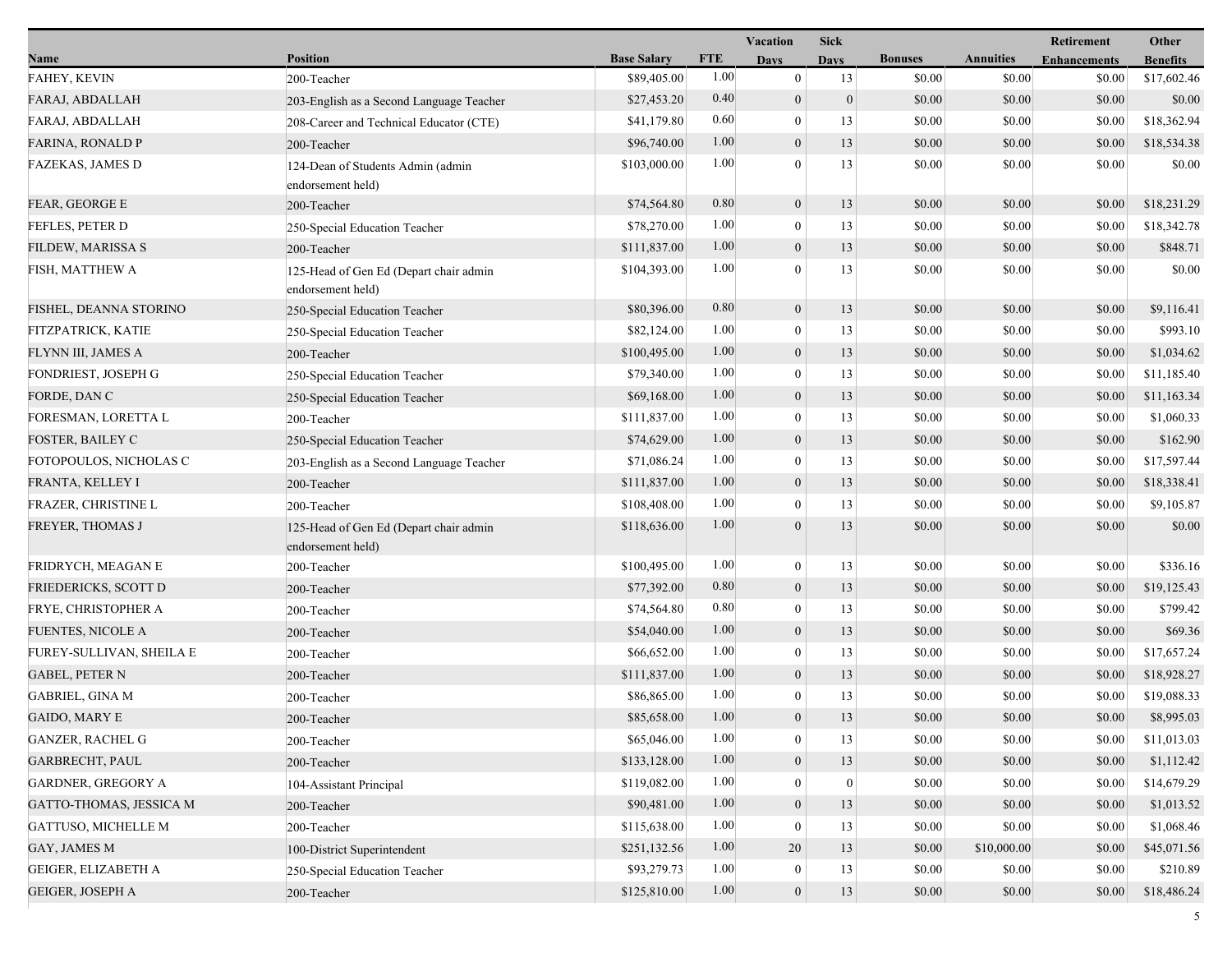|                               |                                                 |                    |            | Vacation         | <b>Sick</b>      |                |                  | Retirement          | Other           |
|-------------------------------|-------------------------------------------------|--------------------|------------|------------------|------------------|----------------|------------------|---------------------|-----------------|
| Name                          | <b>Position</b>                                 | <b>Base Salary</b> | <b>FTE</b> | <b>Days</b>      | Davs             | <b>Bonuses</b> | <b>Annuities</b> | <b>Enhancements</b> | <b>Benefits</b> |
| <b>GENSLINGER, JENNIFER L</b> | 200-Teacher                                     | \$74,629.00        | 1.00       | $\mathbf{0}$     | 13               | \$0.00         | \$0.00           | \$0.00              | \$977.04        |
| <b>GERAGHTY, MICHAEL R</b>    | 200-Teacher                                     | \$40,198.00        | 0.40       | $\boldsymbol{0}$ | $\mathbf{0}$     | \$0.00         | \$0.00           | \$0.00              | \$0.00          |
| <b>GERHARDSTEIN, ANDREW M</b> | 250-Special Education Teacher                   | \$96,740.00        | 1.00       | $\boldsymbol{0}$ | 13               | \$0.00         | \$0.00           | \$0.00              | \$18,305.60     |
| GERMANN, STEPHANIE W          | 200-Teacher                                     | \$57,551.00        | 1.00       | $\mathbf{0}$     | $\boldsymbol{0}$ | \$0.00         | \$0.00           | \$0.00              | \$7,364.69      |
| <b>GHELFI, COLLEEN M</b>      | 200-Teacher                                     | \$125,810.00       | 1.00       | $\bf{0}$         | 13               | \$0.00         | \$0.00           | \$0.00              | \$1,092.48      |
| GIANCARLO-YOUNG, GINA M       | 250-Special Education Teacher                   | \$128,980.00       | 1.00       | $\mathbf{0}$     | 13               | \$0.00         | \$0.00           | \$0.00              | \$18,496.36     |
| <b>GIBSON, KATHRYN A</b>      | 200-Teacher                                     | \$69,168.00        | 1.00       | $\mathbf{0}$     | 13               | \$0.00         | \$0.00           | \$0.00              | \$753.67        |
| <b>GIERMALA, JENNIFER S</b>   | 200-Teacher                                     | \$89,405.00        | 1.00       | $\boldsymbol{0}$ | 13               | \$0.00         | \$0.00           | \$0.00              | \$310.97        |
| GLAVACH, JESSICA LYNN         | 200-Teacher                                     | \$55,945.00        | 1.00       | $\boldsymbol{0}$ | 13               | \$0.00         | \$0.00           | \$0.00              | \$9,050.35      |
| <b>GONZALES, STACEY</b>       | 107-General Administrator or General Supervisor | \$146,428.00       | 1.00       | $\mathbf{0}$     | $\boldsymbol{0}$ | \$0.00         | \$0.00           | \$0.00              | \$35,800.61     |
| <b>GONZALEZ, WESLEY</b>       | 200-Teacher                                     | \$62,797.20        | 0.60       | $\bf{0}$         | 13               | \$0.00         | \$0.00           | \$0.00              | \$1,043.03      |
| <b>GONZALEZ, WESLEY</b>       | 203-English as a Second Language Teacher        | \$41,864.80        | 0.40       | $\boldsymbol{0}$ | $\boldsymbol{0}$ | \$0.00         | \$0.00           | \$0.00              | \$0.00          |
| GRAHAM, ANN E                 | 200-Teacher                                     | \$133,128.00       | 1.00       | $\mathbf{0}$     | 13               | \$0.00         | \$0.00           | \$0.00              | \$1,051.98      |
| <b>GRAHN, LISA M</b>          | 200-Teacher                                     | \$68,633.00        | 1.00       | $\mathbf{0}$     | 13               | \$0.00         | \$0.00           | \$0.00              | \$571.19        |
| <b>GREENHILL, LISA M</b>      | 208-Career and Technical Educator (CTE)         | \$104,662.00       | 1.00       | $\boldsymbol{0}$ | 13               | \$0.00         | \$0.00           | \$0.00              | \$260.17        |
| <b>GRICE, MICHAEL D</b>       | 250-Special Education Teacher                   | \$65,046.00        | 1.00       | $\mathbf{0}$     | 13               | \$0.00         | \$0.00           | \$0.00              | \$8,952.11      |
| <b>GUELCHER, KATHRYN A</b>    | 200-Teacher                                     | \$119,653.00       | 1.00       | $\bf{0}$         | 13               | \$0.00         | \$0.00           | \$0.00              | \$865.49        |
| <b>GUNTHER, ALYSSA C</b>      | 200-Teacher                                     | \$54,339.00        | 1.00       | $\boldsymbol{0}$ | 13               | \$0.00         | \$0.00           | \$0.00              | \$4,239.45      |
| <b>GUZY, DOROTA</b>           | 203-English as a Second Language Teacher        | \$59,157.00        | 1.00       | $\boldsymbol{0}$ | 13               | \$0.00         | \$0.00           | \$0.00              | \$21,412.09     |
| HABBOUB, RAMIS J              | 203-English as a Second Language Teacher        | \$65,046.00        | 1.00       | $\mathbf{0}$     | 13               | \$0.00         | \$0.00           | \$0.00              | \$8,952.11      |
| HAINZINGER, AMY B             | 201-Reading Teacher                             | \$89,405.00        | 1.00       | $\mathbf{0}$     | 13               | \$0.00         | \$0.00           | \$0.00              | \$18,396.39     |
| HANSEN, EMMAR                 | 250-Special Education Teacher                   | \$54,339.00        | 1.00       | $\mathbf{0}$     | 13               | \$0.00         | \$0.00           | \$0.00              | \$5,671.29      |
| HARI, TROY D                  | 200-Teacher                                     | \$119,653.00       | 1.00       | $\bf{0}$         | 13               | \$0.00         | \$0.00           | \$0.00              | \$865.49        |
| HASAN, STEPHANIE M            | 200-Teacher                                     | \$89,405.00        | 1.00       | $\overline{0}$   | 13               | \$0.00         | \$0.00           | \$0.00              | \$345.13        |
| HAWKER, JUSTIN                | 250-Special Education Teacher                   | \$44,777.40        | 0.60       | $\boldsymbol{0}$ | 13               | \$0.00         | \$0.00           | \$0.00              | \$18,370.80     |
| HEINLEN, JULIE A              | 200-Teacher                                     | \$91,166.42        | 1.00       | $\mathbf{0}$     | $\boldsymbol{0}$ | \$0.00         | \$0.00           | \$0.00              | \$0.00          |
| HELLRUNG, JAMES CHRIS         | 200-Teacher                                     | \$125,810.00       | 1.00       | $\overline{0}$   | 13               | \$0.00         | \$0.00           | \$0.00              | \$18,486.24     |
| HELLRUNG, SUZANNE M           | 200-Teacher                                     | \$101,251.84       | 1.00       | $\boldsymbol{0}$ | 13               | \$0.00         | \$0.00           | \$0.00              | \$350.01        |
| HELLRUNG, TODD F              | 200-Teacher                                     | \$108,408.00       | 1.00       | $\mathbf{0}$     | 13               | \$0.00         | \$0.00           | \$0.00              | \$18,446.14     |
| HENSLEY, SHONNA               | 200-Teacher                                     | \$122,597.00       | 1.00       | $\overline{0}$   | 13               | \$0.00         | \$0.00           | \$0.00              | \$1,085.76      |
| HERNANDEZ, ABBY L             | 250-Special Education Teacher                   | \$82,701.70        | 1.00       | $\theta$         | 13               | \$0.00         | \$0.00           | \$0.00              | \$994.48        |
| HERRON, DENNIS D              | 200-Teacher                                     | \$55,945.00        | 1.00       | $\mathbf{0}$     | 13               | \$0.00         | \$0.00           | \$0.00              | \$8,905.83      |
| HIBBOTT, LORI M               | 200-Teacher                                     | \$100,495.00       | 1.00       | $\theta$         | 13               | \$0.00         | \$0.00           | \$0.00              | \$1,041.45      |
| HILLHOUSE, BRIAN R            | 200-Teacher                                     | \$63,975.00        | 1.00       | $\overline{0}$   | 13               | \$0.00         | \$0.00           | \$0.00              | \$7,016.77      |
| HOFFMANN, JILL M              | 203-English as a Second Language Teacher        | \$49,834.03        | 0.50       | $\theta$         | 13               | \$0.00         | \$0.00           | \$0.00              | \$1,418.58      |
| HOLBA, JAMES D                | 200-Teacher                                     | \$104,662.00       | 1.00       | $\mathbf{0}$     | 13               | \$0.00         | \$0.00           | \$0.00              | \$228.89        |
| HOLBEN, KRISTY M              | 200-Teacher                                     | \$57,096.00        | 0.90       | 0                | 13               | \$0.00         | \$0.00           | \$0.00              | \$252.17        |
| HOLBEN, KRISTY M              | 203-English as a Second Language Teacher        | \$6,344.00         | 0.10       | $\boldsymbol{0}$ | $\boldsymbol{0}$ | \$0.00         | \$0.00           | \$0.00              | \$0.00          |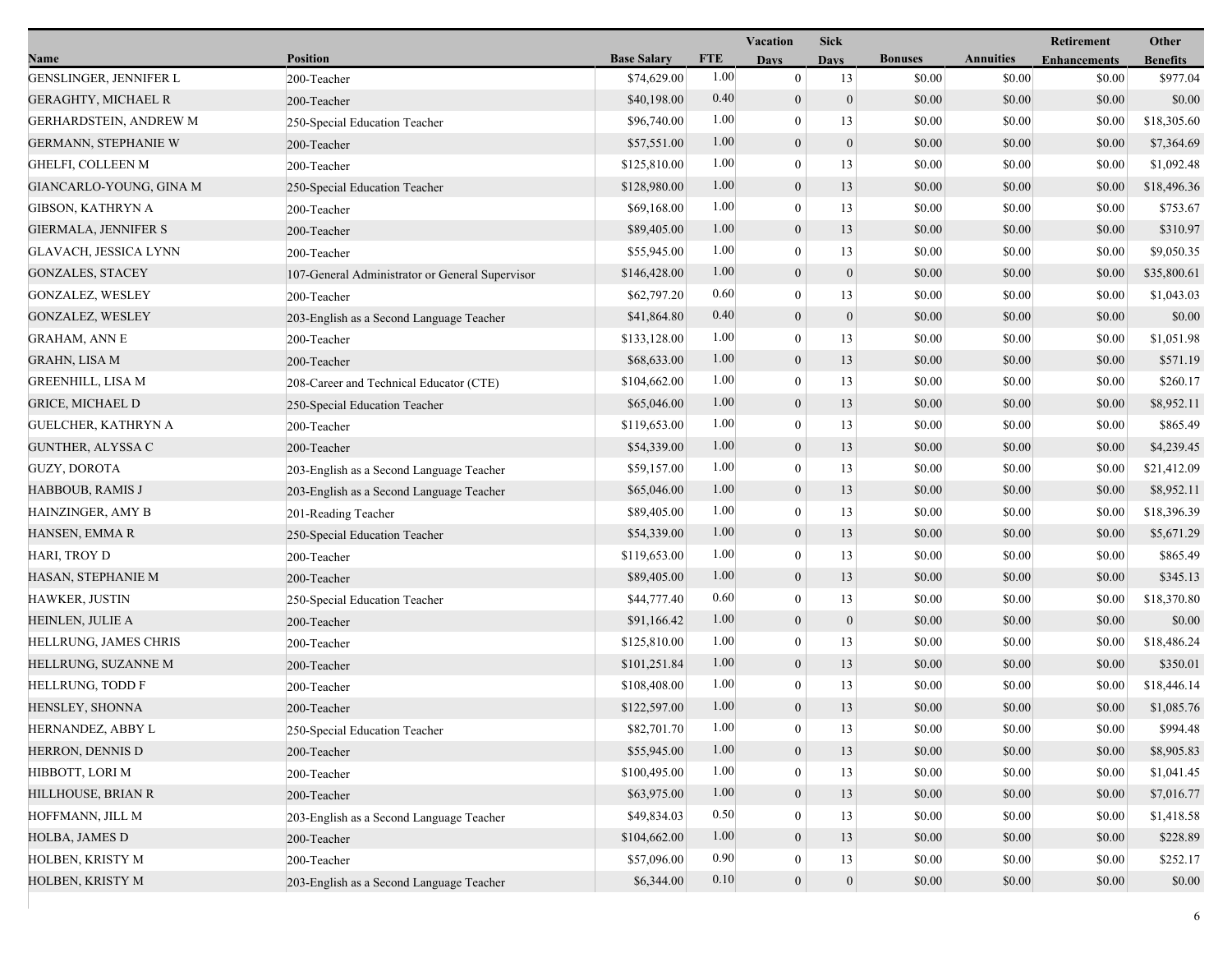|                          |                                                             |                    |            | <b>Vacation</b>  | <b>Sick</b> |                |                  | <b>Retirement</b>   | Other           |
|--------------------------|-------------------------------------------------------------|--------------------|------------|------------------|-------------|----------------|------------------|---------------------|-----------------|
| Name                     | <b>Position</b>                                             | <b>Base Salary</b> | <b>FTE</b> | <b>Days</b>      | <b>Davs</b> | <b>Bonuses</b> | <b>Annuities</b> | <b>Enhancements</b> | <b>Benefits</b> |
| HOLLER, QUINN ATTICUS    | 200-Teacher                                                 | \$55,945.00        | 1.00       | $\overline{0}$   | 13          | \$0.00         | \$0.00           | \$0.00              | \$8,790.15      |
| <b>HOLMES, DAVID J</b>   | 200-Teacher                                                 | \$100,495.00       | 1.00       | $\mathbf{0}$     | 13          | \$0.00         | \$0.00           | \$0.00              | \$823.00        |
| HOLT, JAME T             | 125-Head of Gen Ed (Depart chair admin<br>endorsement held) | \$106,301.00       | 1.00       | $\theta$         | 13          | \$0.00         | \$0.00           | \$0.00              | \$0.00          |
| HORN, AARON J            | 200-Teacher                                                 | \$89,268.00        | 1.00       | $\boldsymbol{0}$ | 13          | \$0.00         | \$0.00           | \$0.00              | \$7,380.96      |
| HORNBACK, ERIN E         | 250-Special Education Teacher                               | \$96,740.00        | 1.00       | $\mathbf{0}$     | 13          | \$0.00         | \$0.00           | \$0.00              | \$18,419.99     |
| HOSTRAWSER, PETER        | 208-Career and Technical Educator (CTE)                     | \$66,652.00        | 1.00       | $\boldsymbol{0}$ | 13          | \$0.00         | \$0.00           | \$0.00              | \$226.55        |
| HOULIHAN, KEVIN P        | 250-Special Education Teacher                               | \$74,629.00        | 1.00       | $\mathbf{0}$     | 13          | \$0.00         | \$0.00           | \$0.00              | \$162.90        |
| HOUSE, KELLY M           | 200-Teacher                                                 | \$54,040.00        | 1.00       | $\mathbf{0}$     | 13          | \$0.00         | \$0.00           | \$0.00              | \$69.36         |
| HOVEN, MICHELLE L        | 250-Special Education Teacher                               | \$82,124.00        | 1.00       | $\overline{0}$   | 13          | \$0.00         | \$0.00           | \$0.00              | \$17,954.91     |
| HUELSMAN, KIMBERLY A     | 200-Teacher                                                 | \$109,862.61       | 1.00       | $\boldsymbol{0}$ | 13          | \$0.00         | \$0.00           | \$0.00              | \$18,453.40     |
| HYLAND, COLLEEN A        | 200-Teacher                                                 | \$125,810.00       | 1.00       | $\boldsymbol{0}$ | 13          | \$0.00         | \$0.00           | \$0.00              | \$18,486.24     |
| ING, MARYANN             | 200-Teacher                                                 | \$61,299.00        | 1.00       | $\mathbf{0}$     | 13          | \$0.00         | \$0.00           | \$0.00              | \$252.20        |
| <b>IRVIN, KEVIN D</b>    | 200-Teacher                                                 | \$89,796.00        | 1.00       | $\mathbf{0}$     | 13          | \$0.00         | \$0.00           | \$0.00              | \$1,015.48      |
| IRVIN, LAUREN M          | 200-Teacher                                                 | \$104,662.00       | 1.00       | $\mathbf{0}$     | 13          | \$0.00         | \$0.00           | \$0.00              | \$228.89        |
| <b>IWINSKI, MARK D</b>   | 200-Teacher                                                 | \$75,914.00        | 1.00       | $\boldsymbol{0}$ | 13          | \$0.00         | \$0.00           | \$0.00              | \$563.09        |
| JACKSON, BRIAN D         | 200-Teacher                                                 | \$115,638.00       | 1.00       | $\boldsymbol{0}$ | 13          | \$0.00         | \$0.00           | \$0.00              | \$18,936.40     |
| JAKOCKO, JOHN M          | 203-English as a Second Language Teacher                    | \$62,369.00        | 1.00       | $\mathbf{0}$     | 13          | \$0.00         | \$0.00           | \$0.00              | \$239.60        |
| JANUSZEWSKI, PHILIP A    | 200-Teacher                                                 | \$100,495.00       | 1.00       | $\boldsymbol{0}$ | 13          | \$0.00         | \$0.00           | \$0.00              | \$18,428.38     |
| JELCIC, KENDRA L         | 250-Special Education Teacher                               | \$60,763.00        | 1.00       | $\boldsymbol{0}$ | 13          | \$0.00         | \$0.00           | \$0.00              | \$214.01        |
| <b>JELCIC, NIKOLAS J</b> | 200-Teacher                                                 | \$104,662.00       | 1.00       | $\mathbf{0}$     | 13          | \$0.00         | \$0.00           | \$0.00              | \$18,225.17     |
| JOHNSON, CATHERINE C     | 200-Teacher                                                 | \$93,206.00        | 1.00       | $\boldsymbol{0}$ | 13          | \$0.00         | \$0.00           | \$0.00              | \$319.37        |
| JOHNSON, ERIC C          | 200-Teacher                                                 | \$119,653.00       | 1.00       | $\mathbf{0}$     | 13          | \$0.00         | \$0.00           | \$0.00              | \$1,077.11      |
| JOHNSON, GINA M          | 200-Teacher                                                 | \$59,157.00        | 1.00       | $\mathbf{0}$     | 13          | \$0.00         | \$0.00           | \$0.00              | \$9,592.50      |
| JOHNSON, JULIE A         | 200-Teacher                                                 | \$119,653.00       | 1.00       | $\mathbf{0}$     | 13          | \$0.00         | \$0.00           | \$0.00              | \$378.65        |
| <b>JURZEC, DANIEL J</b>  | 208-Career and Technical Educator (CTE)                     | \$91,988.30        | 1.00       | $\boldsymbol{0}$ | 13          | \$0.00         | \$0.00           | \$0.00              | \$1,017.83      |
| KACHINSKY, TAYLOR C      | 250-Special Education Teacher                               | \$54,383.58        | 1.00       | $\mathbf{0}$     | 13          | \$0.00         | \$0.00           | \$0.00              | \$7,110.82      |
| KARCZEWSKI, JULIA A      | 200-Teacher                                                 | \$108,408.00       | 1.00       | $\theta$         | 13          | \$0.00         | \$0.00           | \$0.00              | \$11,145.34     |
| KAUFMAN, DOUGLAS R       | 125-Head of Gen Ed (Depart chair admin<br>endorsement held) | \$145,600.00       | 1.00       | $\mathbf{0}$     | 13          | \$0.00         | \$0.00           | \$0.00              | \$0.00          |
| KAZLAUSKAS, GIEDRE A     | 200-Teacher                                                 | \$35,762.00        | 0.40       | $\mathbf{0}$     | $\bf{0}$    | \$0.00         | \$0.00           | \$0.00              | \$0.00          |
| KAZLAUSKAS, GIEDRE A     | 203-English as a Second Language Teacher                    | \$53,643.00        | 0.60       | $\mathbf{0}$     | 13          | \$0.00         | \$0.00           | \$0.00              | \$10,510.59     |
| KEALY, MICHAEL K         | 200-Teacher                                                 | \$100,495.00       | 1.00       | $\theta$         | 13          | \$0.00         | \$0.00           | \$0.00              | \$1,020.31      |
| KEALY, SUSAN M           | 200-Teacher                                                 | \$104,662.00       | 1.00       | $\boldsymbol{0}$ | 13          | \$0.00         | \$0.00           | \$0.00              | \$344.57        |
| <b>KEANE, JEFFRY R</b>   | 200-Teacher                                                 | \$95,722.40        | 0.80       | $\theta$         | 13          | \$0.00         | \$0.00           | \$0.00              | \$18,416.94     |
| KEANE, JULIE A           | 200-Teacher                                                 | \$87,677.84        | 1.00       | $\mathbf{0}$     | 13          | \$0.00         | \$0.00           | \$0.00              | \$270.48        |
| KELLEY, JORDAN RILEY     | 200-Teacher                                                 | \$54,040.00        | 1.00       | $\mathbf{0}$     | 13          | \$0.00         | \$0.00           | \$0.00              | \$8,644.14      |
| KELLY, PATRICK J         | 200-Teacher                                                 | \$64,511.00        | 1.00       | $\mathbf{0}$     | 13          | \$0.00         | \$0.00           | \$0.00              | \$837.59        |
| KENNEY, ANGELA M         | 208-Career and Technical Educator (CTE)                     | \$85,658.00        | 1.00       | $\overline{0}$   | 13          | \$0.00         | \$0.00           | \$0.00              | \$18,753.76     |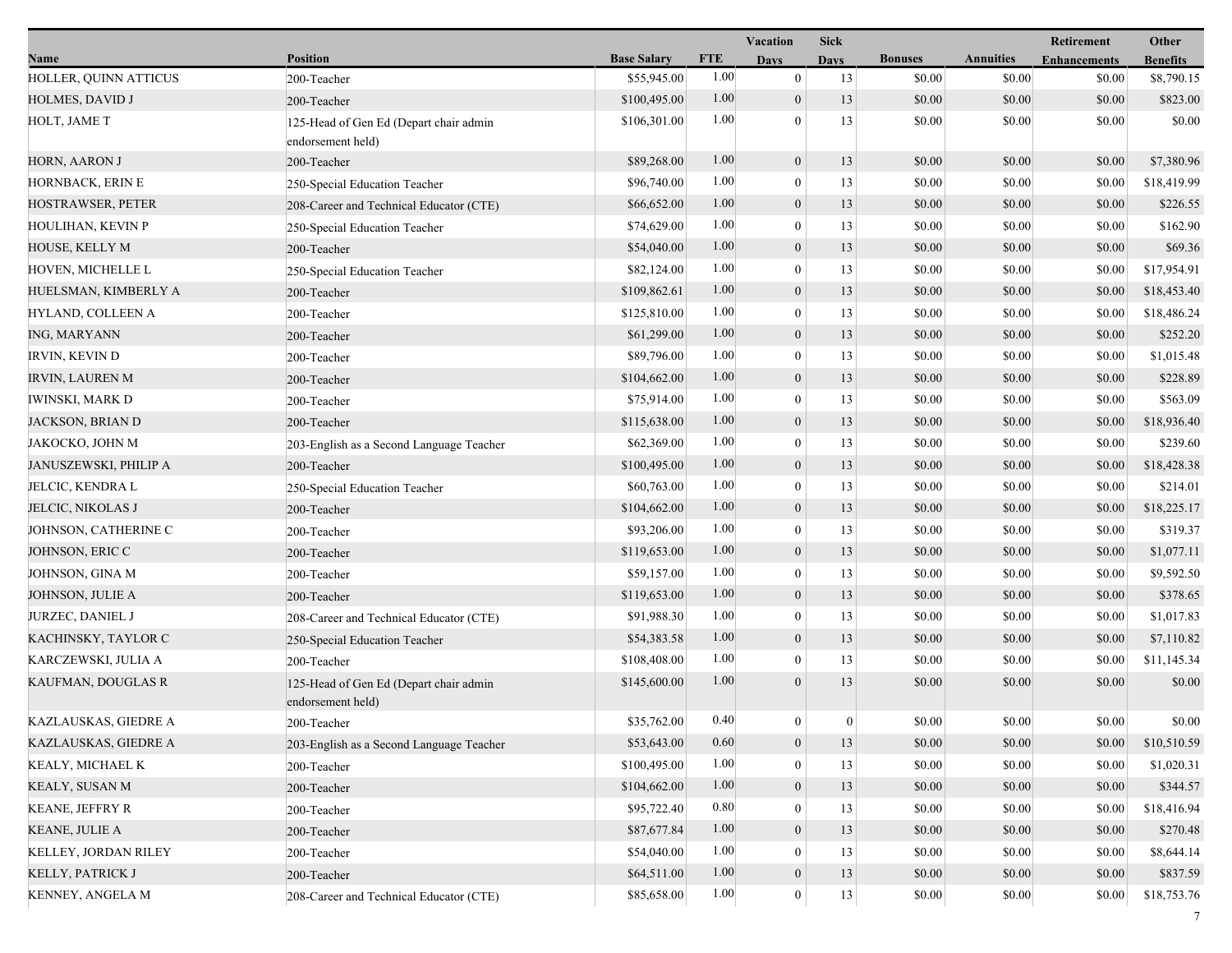|                         |                                                             |                    |            | Vacation         | <b>Sick</b>      |                |                  | Retirement          | Other           |
|-------------------------|-------------------------------------------------------------|--------------------|------------|------------------|------------------|----------------|------------------|---------------------|-----------------|
| Name                    | <b>Position</b>                                             | <b>Base Salary</b> | <b>FTE</b> | <b>Days</b>      | <b>Days</b>      | <b>Bonuses</b> | <b>Annuities</b> | <b>Enhancements</b> | <b>Benefits</b> |
| KING, CARRIE A          | 250-Special Education Teacher                               | \$119,653.00       | 1.00       | $\mathbf{0}$     | 13               | \$0.00         | \$0.00           | \$0.00              | \$15,081.18     |
| KIRBY, LAURA A          | 200-Teacher                                                 | \$100,495.00       | 1.00       | $\mathbf{0}$     | 13               | \$0.00         | \$0.00           | \$0.00              | \$1,034.62      |
| KLAHN, TIMOTHY J        | 200-Teacher                                                 | \$54,339.00        | 1.00       | $\boldsymbol{0}$ | 13               | \$0.00         | \$0.00           | \$0.00              | \$18,330.29     |
| KLENE, BRIAN L          | 104-Assistant Principal                                     | \$135,685.00       | 1.00       | 20               | 13               | \$0.00         | \$0.00           | \$0.00              | \$17,015.34     |
| KLESZYNSKI, KERRI A     | 200-Teacher                                                 | \$111,837.00       | 1.00       | $\mathbf{0}$     | 13               | \$0.00         | \$0.00           | \$0.00              | \$246.19        |
| KLITZ, KERRIE M         | 200-Teacher                                                 | \$82,124.00        | 1.00       | $\mathbf{0}$     | 13               | \$0.00         | \$0.00           | \$0.00              | \$993.10        |
| KLUTCHARCH, MICHAEL L   | 200-Teacher                                                 | \$115,638.00       | 1.00       | $\mathbf{0}$     | 13               | \$0.00         | \$0.00           | \$0.00              | \$18,347.83     |
| KNEZZ, JENNIFER L       | 208-Career and Technical Educator (CTE)                     | \$93,206.00        | 1.00       | $\mathbf{0}$     | 13               | \$0.00         | \$0.00           | \$0.00              | \$18,010.70     |
| KNUTSON, PETER N        | 200-Teacher                                                 | \$127,340.00       | 1.00       | $\boldsymbol{0}$ | 13               | \$0.00         | \$0.00           | \$0.00              | \$18,492.75     |
| KOCH, JASON P           | 208-Career and Technical Educator (CTE)                     | \$93,206.00        | 1.00       | $\mathbf{0}$     | 13               | \$0.00         | \$0.00           | \$0.00              | \$18,411.59     |
| KOHS, MICHELLE R        | 200-Teacher                                                 | \$54,339.00        | 1.00       | $\mathbf{0}$     | 13               | \$0.00         | \$0.00           | \$0.00              | \$213.36        |
| KOLENO, JESSICA         | 208-Career and Technical Educator (CTE)                     | \$74,629.00        | 1.00       | $\mathbf{0}$     | 13               | \$0.00         | \$0.00           | \$0.00              | \$18,385.29     |
| KOLLINIATIS, NICHOLAS J | 200-Teacher                                                 | \$111,837.00       | 1.00       | $\mathbf{0}$     | 13               | \$0.00         | \$0.00           | \$0.00              | \$1,535.61      |
| KOMER, CHRISTOPHER L    | 208-Career and Technical Educator (CTE)                     | \$100,495.00       | 1.00       | $\theta$         | 13               | \$0.00         | \$0.00           | \$0.00              | \$18,314.76     |
| KOPERA, ARON R          | 200-Teacher                                                 | \$96,740.00        | 1.00       | $\boldsymbol{0}$ | 13               | \$0.00         | \$0.00           | \$0.00              | \$1,026.23      |
| KORYCZAN, JENNIFER K    | 200-Teacher                                                 | \$96,740.00        | 1.00       | $\mathbf{0}$     | 13               | \$0.00         | \$0.00           | \$0.00              | \$212.09        |
| KOSS, KRISTYN A         | 125-Head of Gen Ed (Depart chair admin<br>endorsement held) | \$121,076.00       | 1.00       | $\Omega$         | 13               | \$0.00         | \$0.00           | \$0.00              | \$0.00          |
| KOTHEIMER, TARA M       | 200-Teacher                                                 | \$125,810.00       | 1.00       | $\boldsymbol{0}$ | 13               | \$0.00         | \$0.00           | \$0.00              | \$880.86        |
| KOVACEVIC, ROMANA R     | 200-Teacher                                                 | \$119,653.00       | 1.00       | $\mathbf{0}$     | 13               | \$0.00         | \$0.00           | \$0.00              | \$483.01        |
| KOWALCZUK, PETER P      | 200-Teacher                                                 | \$54,339.00        | 1.00       | $\mathbf{0}$     | 13               | \$0.00         | \$0.00           | \$0.00              | \$9,014.43      |
| KOWALEWSKI, KATHERINE M | 250-Special Education Teacher                               | \$108,408.00       | 1.00       | $\mathbf{0}$     | 13               | \$0.00         | \$0.00           | \$0.00              | \$1,052.38      |
| KRASON, PETER D         | 200-Teacher                                                 | \$60,763.00        | 1.00       | $\theta$         | 13               | \$0.00         | \$0.00           | \$0.00              | \$17,932.40     |
| KREIS, DAVID A          | 200-Teacher                                                 | \$82,017.53        | 1.00       | $\boldsymbol{0}$ | 13               | \$0.00         | \$0.00           | \$0.00              | \$18,470.85     |
| KROSEL, VIRGINIA L      | 200-Teacher                                                 | \$88,905.00        | 1.00       | $\mathbf{0}$     | 13               | \$0.00         | \$0.00           | \$0.00              | \$18,190.37     |
| KRUEGER, KATHLEEN M     | 200-Teacher                                                 | \$125,810.00       | 1.00       | $\mathbf{0}$     | 13               | \$0.00         | \$0.00           | \$0.00              | \$1,092.48      |
| KUBOWICZ, THOMAS J      | 250-Special Education Teacher                               | \$55,945.00        | 1.00       | $\mathbf{0}$     | 13               | \$0.00         | \$0.00           | \$0.00              | \$9,014.91      |
| KUHN, JULIE M           | 200-Teacher                                                 | \$100,495.00       | 1.00       | $\mathbf{0}$     | 13               | \$0.00         | \$0.00           | \$0.00              | \$18,446.78     |
| KUREK, RICHARD PAUL     | 200-Teacher                                                 | \$63,440.00        | 1.00       | $\boldsymbol{0}$ | 13               | \$0.00         | \$0.00           | \$0.00              | \$117.50        |
| KWAK, KRISTOPHER J      | 200-Teacher                                                 | \$29,790.98        | 0.40       | $\mathbf{0}$     | $\boldsymbol{0}$ | \$0.00         | \$0.00           | \$0.00              | \$0.00          |
| KWILOSE, JEFFREY D      | 200-Teacher                                                 | \$119,653.00       | 1.00       | $\boldsymbol{0}$ | 13               | $\$0.00$       | $\$0.00$         | $\$0.00$            | \$1,096.75      |
| LAFORTE, EVA H          | 200-Teacher                                                 | \$100,495.00       | 1.00       | $\mathbf{0}$     | 13               | \$0.00         | \$0.00           | \$0.00              | \$1,034.62      |
| LALLY, THOMAS J         | 200-Teacher                                                 | \$58,051.60        | 1.00       | $\Omega$         | 13               | \$0.00         | \$0.00           | \$0.00              | \$8,916.75      |
| LANGE, DANIEL W         | 200-Teacher                                                 | \$133,128.00       | 1.00       | $\mathbf{0}$     | 13               | \$0.00         | \$0.00           | \$0.00              | \$5,734.73      |
| LASAK, LUKE J           | 250-Special Education Teacher                               | \$74,629.00        | 1.00       | $\Omega$         | 13               | \$0.00         | \$0.00           | \$0.00              | \$18,729.30     |
| LASCHOBER, WILLIAM P    | 200-Teacher                                                 | \$100,495.00       | 1.00       | $\mathbf{0}$     | 13               | \$0.00         | \$0.00           | \$0.00              | \$1,037.54      |
| LATRONICA, LESLEY C     | 250-Special Education Teacher                               | \$19,848.14        | 0.27       | $\Omega$         | 13               | \$0.00         | \$0.00           | \$0.00              | \$77.55         |
| LATTYAK, KELLI ELISE    | 125-Head of Gen Ed (Depart chair admin<br>endorsement held) | \$105,500.00       | 1.00       | $\boldsymbol{0}$ | 13               | \$0.00         | \$0.00           | \$0.00              | \$0.00          |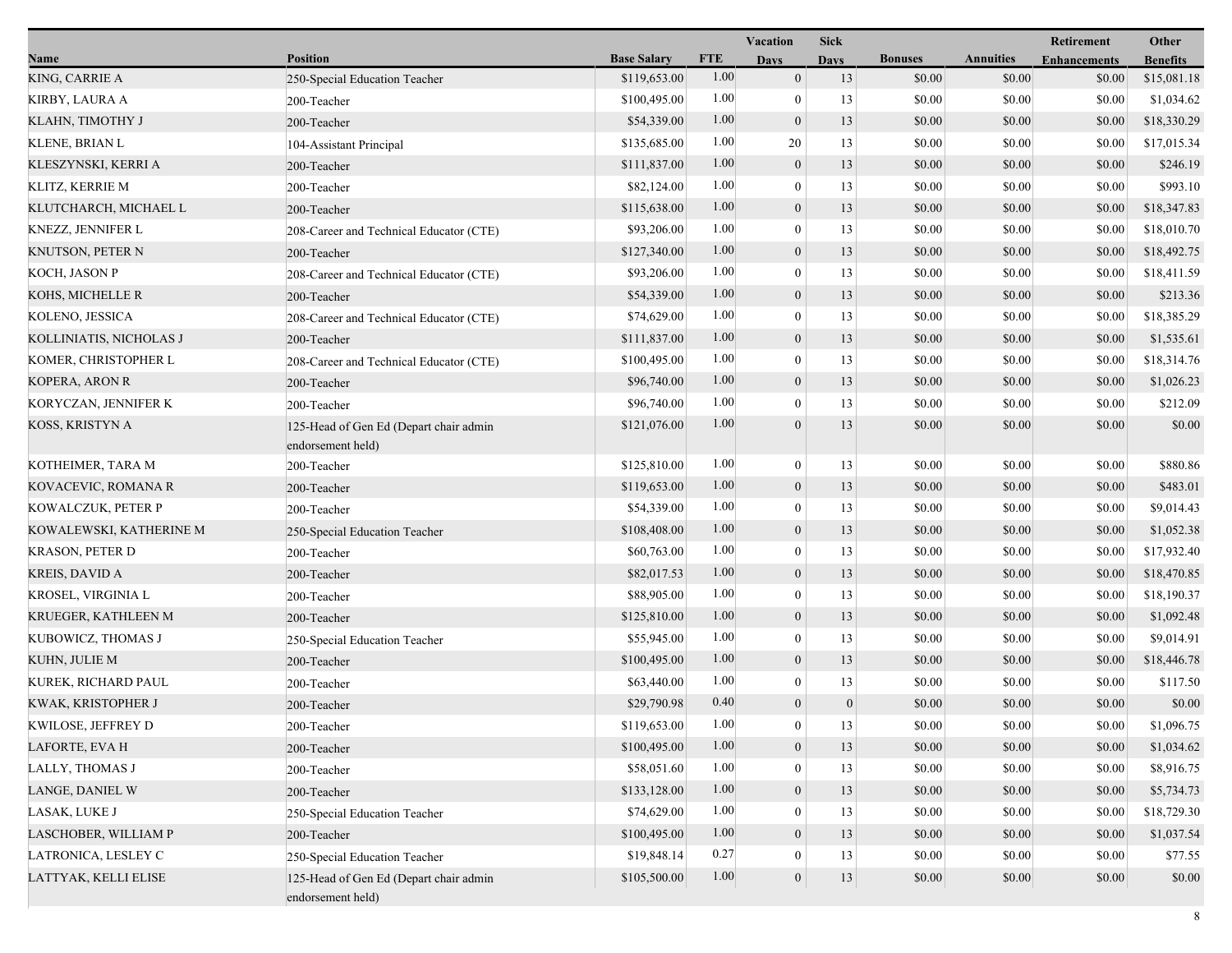|                           |                                                        |                    |            | <b>Vacation</b>  | <b>Sick</b>  |                |                  | Retirement          | Other           |
|---------------------------|--------------------------------------------------------|--------------------|------------|------------------|--------------|----------------|------------------|---------------------|-----------------|
| Name                      | <b>Position</b>                                        | <b>Base Salary</b> | <b>FTE</b> | <b>Days</b>      | <b>Days</b>  | <b>Bonuses</b> | <b>Annuities</b> | <b>Enhancements</b> | <b>Benefits</b> |
| LAURITSEN, JASON K        | 200-Teacher                                            | \$63,861.00        | 1.00       | $\bf{0}$         | 13           | \$0.00         | \$0.00           | \$0.00              | \$618.56        |
| LAVELLE, JOHN E           | 114-Chief School Business Official                     | \$188,350.00       | 1.00       | 20               | 13           | \$0.00         | \$0.00           | \$0.00              | \$40,788.85     |
| LAVEY, MICHAEL P          | 200-Teacher                                            | \$96,740.00        | 1.00       | $\boldsymbol{0}$ | 13           | \$0.00         | \$0.00           | \$0.00              | \$1,026.23      |
| <b>LAWLER, BRIDGET F</b>  | 250-Special Education Teacher                          | \$54,040.00        | 1.00       | $\boldsymbol{0}$ | 13           | \$0.00         | \$0.00           | \$0.00              | \$228.39        |
| LEIBFRIED, NICOLE         | 201-Reading Teacher                                    | \$65,046.00        | 1.00       | $\boldsymbol{0}$ | 13           | \$0.00         | \$0.00           | \$0.00              | \$18,141.50     |
| LENAHAN, ELIZABETH L      | 250-Special Education Teacher                          | \$93,206.00        | 1.00       | $\boldsymbol{0}$ | 13           | \$0.00         | \$0.00           | \$0.00              | \$203.69        |
| LEWANDOWSKI, ADAM W       | 208-Career and Technical Educator (CTE)                | \$44,805.62        | 0.50       | $\mathbf{0}$     | $\bf{0}$     | \$0.00         | \$0.00           | \$0.00              | \$18,208.23     |
| LEWANDOWSKI, ADAM W       | 250-Special Education Teacher                          | \$20,240.38        | 0.50       | $\boldsymbol{0}$ | $\mathbf{0}$ | \$0.00         | \$0.00           | \$0.00              | \$0.00          |
| LITTMANN, MICHAEL W       | 200-Teacher                                            | \$100,495.00       | 1.00       | $\overline{0}$   | 13           | \$0.00         | \$0.00           | \$0.00              | \$873.42        |
| LOBES, MARK R             | 208-Career and Technical Educator (CTE)                | \$100,495.00       | 1.00       | $\boldsymbol{0}$ | 13           | \$0.00         | \$0.00           | \$0.00              | \$7,159.23      |
| LORENZO, LAURA R          | 200-Teacher                                            | \$96,740.00        | 1.00       | $\boldsymbol{0}$ | 13           | \$0.00         | \$0.00           | \$0.00              | \$18,193.82     |
| LOSZACH, JESSICA L        | 200-Teacher                                            | \$56,480.00        | 1.00       | $\boldsymbol{0}$ | 13           | \$0.00         | \$0.00           | \$0.00              | \$18,991.86     |
| LUPACCHINO, ERIKA M       | 200-Teacher                                            | \$115,638.00       | 1.00       | $\mathbf{0}$     | 13           | \$0.00         | \$0.00           | \$0.00              | \$18,493.84     |
| LUSBY, DANIELLE K         | 124-Dean of Students Admin (admin<br>endorsement held) | \$119,000.00       | 1.00       | $\mathbf{0}$     | 13           | \$0.00         | \$0.00           | \$0.00              | \$0.00          |
| LUTTRELL, MARK            | 250-Special Education Teacher                          | \$104,662.00       | 1.00       | $\boldsymbol{0}$ | 13           | \$0.00         | \$0.00           | \$0.00              | \$539.36        |
| LYONS, MARK               | 200-Teacher                                            | \$108,408.00       | 1.00       | $\boldsymbol{0}$ | 13           | \$0.00         | \$0.00           | \$0.00              | \$1,052.38      |
| Macialek, Claudia         | 203-English as a Second Language Teacher               | \$27,307.45        | 0.51       | $\boldsymbol{0}$ | 13           | \$0.00         | \$0.00           | \$0.00              | \$2,240.48      |
| <b>MACINNIS, JANET</b>    | 200-Teacher                                            | \$54,040.00        | 1.00       | $\boldsymbol{0}$ | 13           | \$0.00         | \$0.00           | \$0.00              | \$178.74        |
| MACLEOD, IAN R            | 104-Assistant Principal                                | \$145,691.00       | 1.00       | 20               | 13           | \$0.00         | \$0.00           | \$0.00              | \$18,146.01     |
| MAGUIRE, THOMAS M         | 200-Teacher                                            | \$96,740.00        | 1.00       | $\boldsymbol{0}$ | 13           | \$0.00         | \$0.00           | \$0.00              | \$910.55        |
| MALEC, CHRISTINE          | 200-Teacher                                            | \$47,566.79        | 0.40       | $\boldsymbol{0}$ | 13           | \$0.00         | \$0.00           | \$0.00              | \$43.23         |
| MALONE, ERIC D            | 208-Career and Technical Educator (CTE)                | \$68,973.86        | 1.00       | $\boldsymbol{0}$ | 13           | \$0.00         | \$0.00           | \$0.00              | \$18,768.39     |
| MARCUS, MEGAN E           | 250-Special Education Teacher                          | \$96,740.00        | 1.00       | $\mathbf{0}$     | 13           | \$0.00         | \$0.00           | \$0.00              | \$18,894.17     |
| MARINELLO, GINA T         | 250-Special Education Teacher                          | \$89,405.00        | 1.00       | $\boldsymbol{0}$ | 13           | \$0.00         | \$0.00           | \$0.00              | \$11,207.48     |
| <b>MARREN, BRANDON P</b>  | 200-Teacher                                            | \$62,636.82        | 1.00       | $\boldsymbol{0}$ | 13           | \$0.00         | \$0.00           | \$0.00              | \$8,920.47      |
| MARTIN, JAMES C           | 200-Teacher                                            | \$133,128.00       | 1.00       | $\mathbf{0}$     | 13           | \$0.00         | \$0.00           | \$0.00              | \$877.57        |
| MATARIYEH, IZZAL          | 208-Career and Technical Educator (CTE)                | \$85,658.00        | 1.00       | $\boldsymbol{0}$ | 13           | \$0.00         | \$0.00           | \$0.00              | \$18,202.04     |
| MATKOVICH, BRIDGET B      | 250-Special Education Teacher                          | \$49,274.00        | 0.60       | $\boldsymbol{0}$ | 13           | \$0.00         | \$0.00           | \$0.00              | \$313.04        |
| MATKOVICH, BRIDGET B      | 208-Career and Technical Educator (CTE)                | \$32,849.60        | 0.40       | $\mathbf{0}$     | 13           | \$0.00         | \$0.00           | \$0.00              | \$0.00          |
| <b>MATTERA JR, JAMES</b>  | 200-Teacher                                            | \$100,495.00       | 1.00       | $\mathbf{0}$     | 13           | \$0.00         | \$0.00           | \$0.00              | \$18,428.38     |
| <b>MATTERA, KRISTIN E</b> | 200-Teacher                                            | \$88,506.88        | 0.91       | $\boldsymbol{0}$ | 13           | \$0.00         | \$0.00           | \$0.00              | \$327.84        |
| MATTIX, JULIE A           | 200-Teacher                                            | \$130,379.00       | 1.00       | $\boldsymbol{0}$ | 13           | \$0.00         | \$0.00           | \$0.00              | \$1,046.94      |
| MATUSIK, KELLY L          | 200-Teacher                                            | \$99,491.35        | 1.00       | $\boldsymbol{0}$ | 13           | \$0.00         | \$0.00           | \$0.00              | \$18,210.04     |
| MATZ, ROBERT A            | 200-Teacher                                            | \$111,837.00       | 1.00       | $\boldsymbol{0}$ | 13           | \$0.00         | \$0.00           | \$0.00              | \$18,454.09     |
| MCAULIFFE, JUDITH A       | 200-Teacher                                            | \$128,980.00       | 1.00       | $\boldsymbol{0}$ | 13           | \$0.00         | \$0.00           | \$0.00              | \$1,102.60      |
| MCBRIDE, ANNA M           | 200-Teacher                                            | \$86,865.00        | 1.00       | $\boldsymbol{0}$ | 13           | \$0.00         | \$0.00           | \$0.00              | \$11,089.49     |
| MCCABE, DANIEL T          | 200-Teacher                                            | \$96,740.00        | 1.00       | $\mathbf{0}$     | 13           | \$0.00         | \$0.00           | \$0.00              | \$1,026.23      |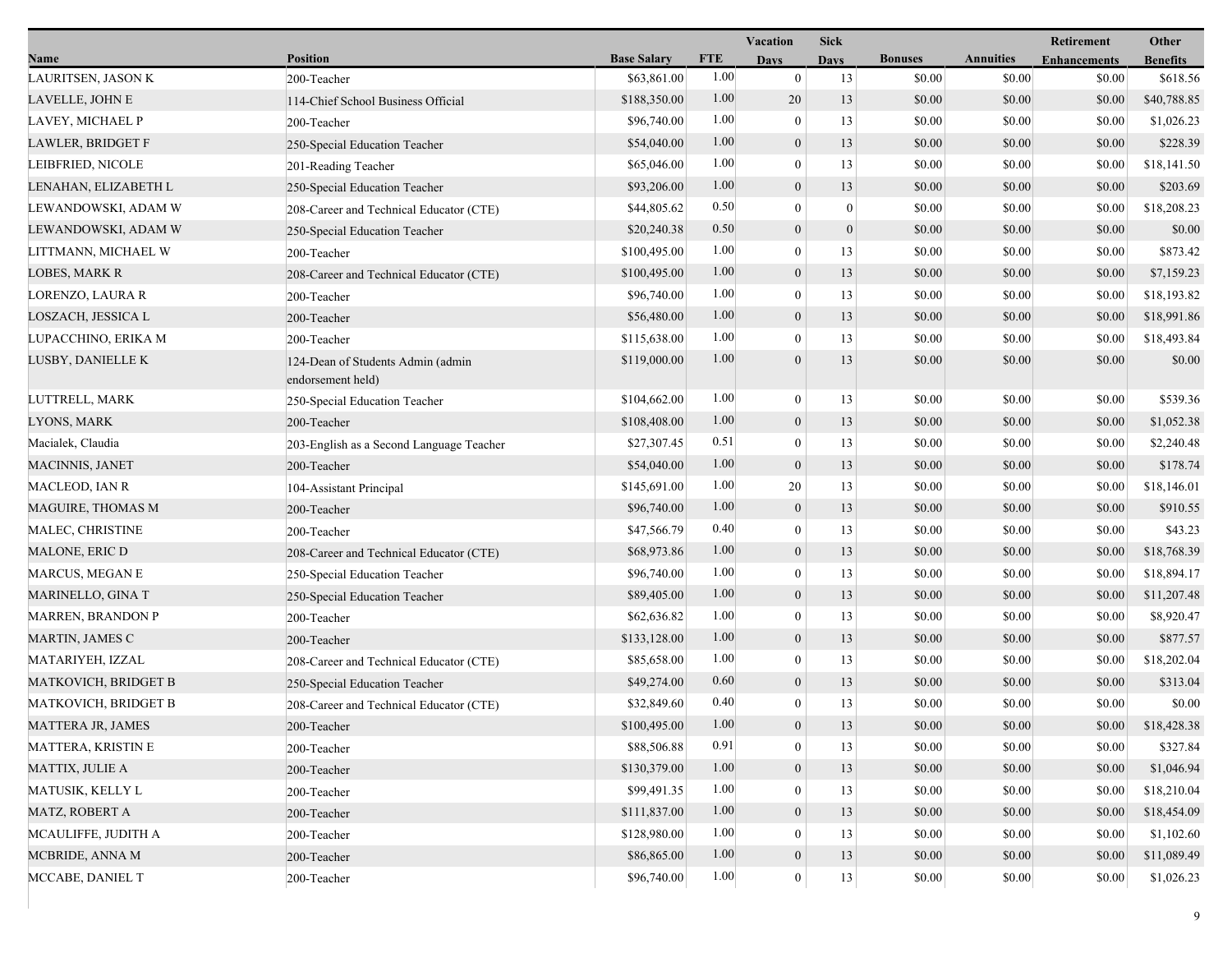|                                |                                                             |                    |            | Vacation         | <b>Sick</b>      |                |                  | Retirement          | Other           |
|--------------------------------|-------------------------------------------------------------|--------------------|------------|------------------|------------------|----------------|------------------|---------------------|-----------------|
| Name                           | <b>Position</b>                                             | <b>Base Salary</b> | <b>FTE</b> | <b>Days</b>      | <b>Days</b>      | <b>Bonuses</b> | <b>Annuities</b> | <b>Enhancements</b> | <b>Benefits</b> |
| MCCARTHY, MARY B               | 125-Head of Gen Ed (Depart chair admin<br>endorsement held) | \$147,575.00       | 1.00       | $\overline{0}$   | 13               | \$0.00         | \$0.00           | \$0.00              | \$0.00          |
| MCCREARY, DIANE M              | 200-Teacher                                                 | \$108,408.00       | 1.00       | $\boldsymbol{0}$ | 13               | \$0.00         | \$0.00           | \$0.00              | \$19,131.94     |
| MCDONOUGH, THOMAS P            | 200-Teacher                                                 | \$17,619.20        | 0.20       | $\mathbf{0}$     | $\mathbf{0}$     | \$0.00         | \$0.00           | \$0.00              | \$0.00          |
| MCDONOUGH, THOMAS P            | 203-English as a Second Language Teacher                    | \$70,476.80        | 0.80       | $\mathbf{0}$     | 13               | \$0.00         | \$0.00           | \$0.00              | \$7,179.10      |
| MCGAREL-WARKOCKI, LYNN M       | 200-Teacher                                                 | \$133,128.00       | 1.00       | $\mathbf{0}$     | 13               | \$0.00         | \$0.00           | \$0.00              | \$1,051.98      |
| MCGREAL, JONATHAN J            | 200-Teacher                                                 | \$59,157.00        | 1.00       | $\mathbf{0}$     | 13               | \$0.00         | \$0.00           | \$0.00              | \$7,053.72      |
| MCGUIRE-LAWLER, ANN M          | 200-Teacher                                                 | \$133,128.00       | 1.00       | $\mathbf{0}$     | 13               | \$0.00         | \$0.00           | \$0.00              | \$18,294.56     |
| MCKEOWN, KEVIN J               | 107-General Administrator or General Supervisor             | \$132,420.00       | 1.00       | $\theta$         | 13               | \$0.00         | \$0.00           | \$0.00              | \$15,512.16     |
| MCMAHON, MICHAEL P             | 200-Teacher                                                 | \$54,040.00        | 1.00       | $\mathbf{0}$     | 13               | \$0.00         | \$0.00           | \$0.00              | \$8,373.31      |
| MCMILLAN, KATHLEEN             | 104-Assistant Principal                                     | \$147,567.00       | 1.00       | 20               | 13               | \$0.00         | \$0.00           | \$0.00              | \$17,675.02     |
| MCMILLAN, SCOTT A              | 250-Special Education Teacher                               | \$77,326.62        | 1.00       | $\mathbf{0}$     | 13               | \$0.00         | \$0.00           | \$0.00              | \$984.47        |
| MCNAUGHTON-NERIUS, NORA C      | 250-Special Education Teacher                               | \$62,636.82        | 1.00       | $\mathbf{0}$     | 13               | \$0.00         | \$0.00           | \$0.00              | \$9,029.55      |
| MCNICHOLAS, DANIEL W           | 250-Special Education Teacher                               | \$88,186.00        | 1.00       | $\mathbf{0}$     | 13               | \$0.00         | \$0.00           | \$0.00              | \$1,012.12      |
| MCNICHOLAS-BRNICKY, PATRICIA A | 200-Teacher                                                 | \$130,379.00       | 1.00       | $\mathbf{0}$     | 13               | \$0.00         | \$0.00           | \$0.00              | \$407.48        |
| <b>MEADER, KATHRYN B</b>       | 107-General Administrator or General Supervisor             | \$107,941.01       | 0.78       | $\mathbf{0}$     | 13               | \$0.00         | \$0.00           | \$0.00              | \$31,223.81     |
| MECH, SANDRA                   | 125-Head of Gen Ed (Depart chair admin<br>endorsement held) | \$124,797.00       | 1.00       | $\Omega$         | 13               | \$0.00         | \$0.00           | \$0.00              | \$0.00          |
| MECOZZI, ROBERT A              | 200-Teacher                                                 | \$85,616.00        | 1.00       | $\mathbf{0}$     | 13               | \$0.00         | \$0.00           | \$0.00              | \$1,001.02      |
| MEEK, WENDY E                  | 200-Teacher                                                 | \$115,638.00       | 1.00       | $\mathbf{0}$     | 13               | \$0.00         | \$0.00           | \$0.00              | \$11,286.11     |
| MEISTER, LAUREN M              | 250-Special Education Teacher                               | \$57,819.00        | 1.00       | $\boldsymbol{0}$ | 13               | \$0.00         | \$0.00           | \$0.00              | \$7,119.48      |
| MELODY, KATHERINE              | 611-Resource Teacher Other                                  | \$55,142.00        | 1.00       | $\mathbf{0}$     | 13               | \$0.00         | \$0.00           | \$0.00              | \$0.00          |
| MENDOZA, DIANA ELEANORE        | 203-English as a Second Language Teacher                    | \$74,629.00        | 1.00       | $\mathbf{0}$     | 13               | \$0.00         | \$0.00           | \$0.00              | \$959.38        |
| MENDOZA, KELLY M               | 200-Teacher                                                 | \$115,638.00       | 1.00       | $\boldsymbol{0}$ | 13               | \$0.00         | \$0.00           | \$0.00              | \$1,080.83      |
| MERKOURIS, SPIRO C             | 200-Teacher                                                 | \$108,408.00       | 1.00       | $\mathbf{0}$     | 13               | \$0.00         | \$0.00           | \$0.00              | \$1,052.38      |
| MEZYK, ELIZABETH M             | 200-Teacher                                                 | \$53,079.54        | 1.00       | $\mathbf{0}$     | 13               | \$0.00         | \$0.00           | \$0.00              | \$76.24         |
| MICKS, KENNETH P               | 200-Teacher                                                 | \$57,819.00        | 1.00       | $\boldsymbol{0}$ | 13               | \$0.00         | \$0.00           | \$0.00              | \$18,350.62     |
| MICKS, KRISTIN A               | 200-Teacher                                                 | \$55,945.00        | 1.00       | $\mathbf{0}$     | 13               | \$0.00         | \$0.00           | \$0.00              | \$156.21        |
| MIELING, CHRISTY L             | 250-Special Education Teacher                               | \$93,206.00        | 1.00       | $\mathbf{0}$     | 13               | \$0.00         | \$0.00           | \$0.00              | \$9,120.44      |
| MIENTUS, JOHN S                | 200-Teacher                                                 | \$122,597.00       | 1.00       | $\mathbf{0}$     | 13               | \$0.00         | \$0.00           | \$0.00              | \$1,085.76      |
| MILLER, PHILLIP J              | 124-Dean of Students Admin (admin)<br>endorsement held)     | \$113,748.00       | 1.00       | $\theta$         | 13               | \$0.00         | \$0.00           | \$0.00              | \$0.00          |
| MILO, CHRISTOPHER F            | 200-Teacher                                                 | \$104,662.00       | 1.00       | $\boldsymbol{0}$ | 13               | \$0.00         | \$0.00           | \$0.00              | \$19,122.59     |
| MITCHELL, TRACI L              | 200-Teacher                                                 | \$130,379.00       | 1.00       | $\mathbf{0}$     | 13               | \$0.00         | \$0.00           | \$0.00              | \$1,105.94      |
| MOAN, CHRISTOPHER R            | 200-Teacher                                                 | \$79,340.00        | 1.00       | $\mathbf{0}$     | 13               | \$0.00         | \$0.00           | \$0.00              | \$987.35        |
| <b>MOLLO, SHIRELL B</b>        | 200-Teacher                                                 | \$54,074.50        | 0.97       | $\mathbf{0}$     | 13               | \$0.00         | \$0.00           | \$0.00              | \$81.94         |
| MONDRAGON, LISA M              | 200-Teacher                                                 | \$15,654.00        | 0.20       | $\mathbf{0}$     | $\boldsymbol{0}$ | \$0.00         | \$0.00           | \$0.00              | \$0.00          |
| MONDRAGON, LISA M              | 250-Special Education Teacher                               | \$62,616.00        | 0.80       | $\boldsymbol{0}$ | 13               | \$0.00         | \$0.00           | \$0.00              | \$286.01        |
| MONROE, ALANA A                | 200-Teacher                                                 | \$88,096.00        | 1.00       | $\mathbf{0}$     | 13               | \$0.00         | \$0.00           | \$0.00              | \$7,023.99      |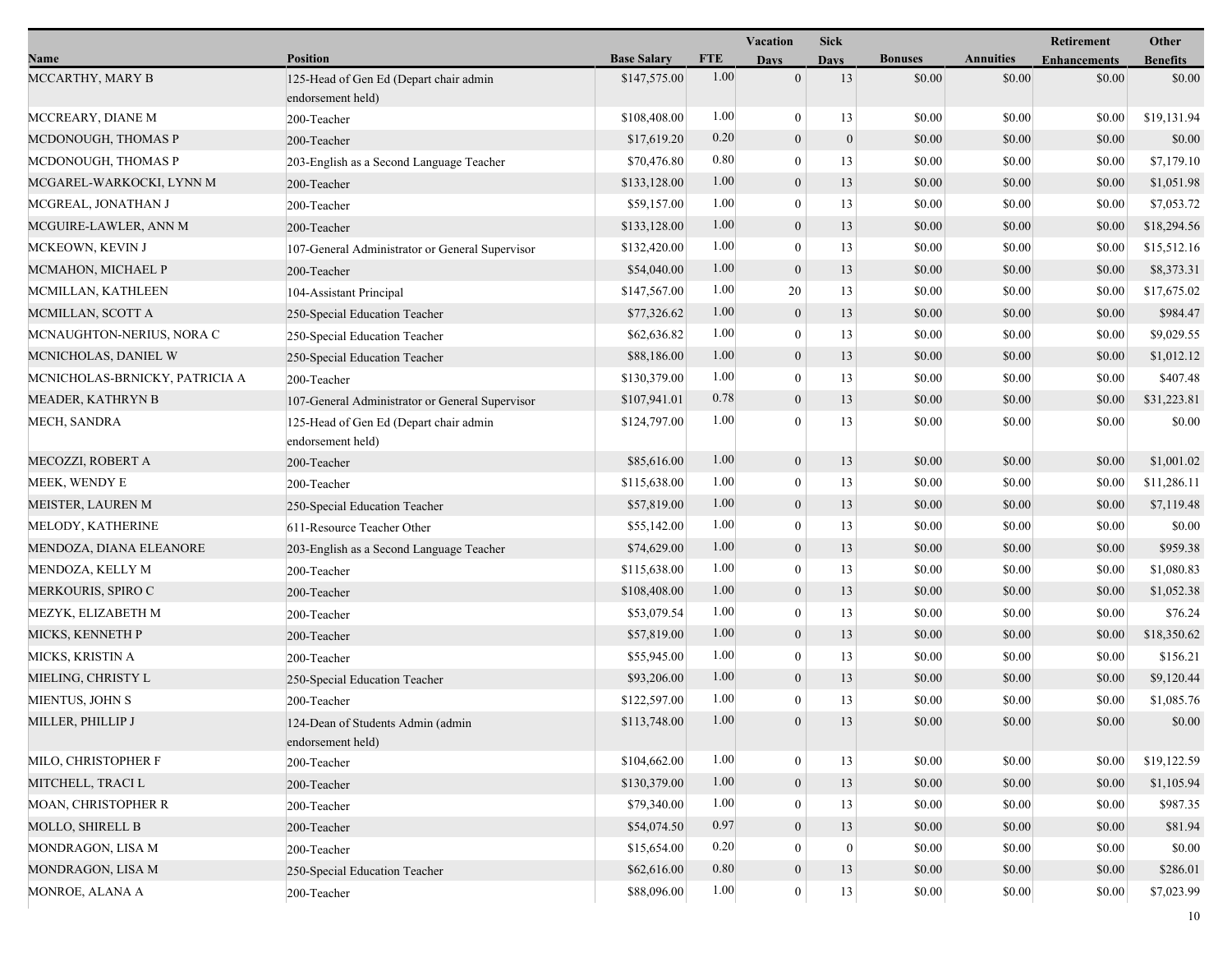|                        |                                                        |                    |            | <b>Vacation</b>  | <b>Sick</b>      |                |                  | Retirement          | Other           |
|------------------------|--------------------------------------------------------|--------------------|------------|------------------|------------------|----------------|------------------|---------------------|-----------------|
| Name                   | <b>Position</b>                                        | <b>Base Salary</b> | <b>FTE</b> | Days             | <b>Days</b>      | <b>Bonuses</b> | <b>Annuities</b> | <b>Enhancements</b> | <b>Benefits</b> |
| MORSOVILLO, JAMES R    | 200-Teacher                                            | \$119,653.00       | 1.00       | $\boldsymbol{0}$ | 13               | \$0.00         | \$0.00           | \$0.00              | \$18,470.87     |
| MOSS, WENDY M          | 200-Teacher                                            | \$133,128.00       | 1.00       | $\boldsymbol{0}$ | 13               | \$0.00         | \$0.00           | \$0.00              | \$1,112.42      |
| MOZDEN, CHAD E         | 200-Teacher                                            | \$89,796.00        | 1.00       | $\boldsymbol{0}$ | 13               | \$0.00         | \$0.00           | \$0.00              | \$1,010.15      |
| MOZDEN, CHRISTIN C     | 203-English as a Second Language Teacher               | \$45,548.98        | 0.60       | $\mathbf{0}$     | 13               | \$0.00         | \$0.00           | \$0.00              | \$0.00          |
| MROZ, EWA M            | 200-Teacher                                            | \$93,206.00        | 1.00       | $\boldsymbol{0}$ | 13               | \$0.00         | \$0.00           | \$0.00              | \$467.76        |
| MULCAHY, COLLEEN F     | 200-Teacher                                            | \$131,898.00       | 1.00       | $\boldsymbol{0}$ | 13               | \$0.00         | \$0.00           | \$0.00              | \$18,387.14     |
| MULLIGAN, JESSICA LYNN | 200-Teacher                                            | \$39,686.02        | 0.60       | $\boldsymbol{0}$ | 13               | \$0.00         | \$0.00           | \$0.00              | \$1,399.34      |
| MURPHY, MICHAEL T      | 124-Dean of Students Admin (admin<br>endorsement held) | \$128,052.00       | 1.00       | $\overline{0}$   | 13               | \$0.00         | \$0.00           | \$0.00              | \$0.00          |
| MURRAY, MICHAEL D      | 200-Teacher                                            | \$119,653.00       | 1.00       | $\boldsymbol{0}$ | 13               | \$0.00         | \$0.00           | \$0.00              | \$18,470.87     |
| MUSIL, NICOLE          | 200-Teacher                                            | \$96,740.00        | 1.00       | $\boldsymbol{0}$ | 13               | \$0.00         | \$0.00           | \$0.00              | \$0.00          |
| MUSTAFA, HANAN         | 200-Teacher                                            | \$104,662.00       | 1.00       | $\boldsymbol{0}$ | 13               | \$0.00         | \$0.00           | \$0.00              | \$19,075.38     |
| NAJIB, FERYAL          | 203-English as a Second Language Teacher               | \$89,405.00        | 1.00       | $\boldsymbol{0}$ | 13               | \$0.00         | \$0.00           | \$0.00              | \$18,694.40     |
| NAPPO, ASHLEY L        | 200-Teacher                                            | \$71,363.00        | 1.00       | $\boldsymbol{0}$ | 13               | \$0.00         | \$0.00           | \$0.00              | \$155.02        |
| NEMETH, JOSEPH R       | 200-Teacher                                            | \$82,853.70        | 1.00       | $\boldsymbol{0}$ | 13               | \$0.00         | \$0.00           | \$0.00              | \$18,885.77     |
| NERO, COLTON D         | 250-Special Education Teacher                          | \$54,040.00        | 1.00       | $\boldsymbol{0}$ | 13               | \$0.00         | \$0.00           | \$0.00              | \$7,790.92      |
| NIEMEIER, MATTHEW S    | 200-Teacher                                            | \$57,551.00        | 1.00       | $\boldsymbol{0}$ | 13               | \$0.00         | \$0.00           | \$0.00              | \$9,017.79      |
| NIEMIEC, MATTHEW A     | 200-Teacher                                            | \$59,425.00        | 1.00       | $\boldsymbol{0}$ | $\boldsymbol{0}$ | \$0.00         | \$0.00           | \$0.00              | \$8,588.59      |
| NIHLEAN, AMANDA RUTH   | 250-Special Education Teacher                          | \$54,339.00        | 1.00       | $\boldsymbol{0}$ | 13               | \$0.00         | \$0.00           | \$0.00              | \$9,014.43      |
| NOLAN, BRIAN T         | 104-Assistant Principal                                | \$140,187.00       | 1.00       | 20               | 13               | \$0.00         | \$0.00           | \$0.00              | \$17,491.28     |
| NOLTING, ROBERT J      | 103-Principal                                          | \$151,096.90       | 1.00       | 20               | 13               | \$0.00         | \$0.00           | \$0.00              | \$32,968.04     |
| NUSSBAUM, CARRIE L     | 250-Special Education Teacher                          | \$63,440.00        | 1.00       | $\boldsymbol{0}$ | 13               | \$0.00         | \$0.00           | \$0.00              | \$257.26        |
| NUSSBAUM, SHAWN T      | 200-Teacher                                            | \$75,914.00        | 1.00       | $\boldsymbol{0}$ | 13               | \$0.00         | \$0.00           | \$0.00              | \$978.96        |
| OCONNELL, KATHLEEN M   | 250-Special Education Teacher                          | \$76,050.76        | 1.00       | $\boldsymbol{0}$ | 13               | \$0.00         | \$0.00           | \$0.00              | \$1,017.83      |
| OHALLORAN, MICHAEL P   | 200-Teacher                                            | \$90,211.00        | 1.00       | $\mathbf{0}$     | 13               | \$0.00         | \$0.00           | \$0.00              | \$1,016.68      |
| OLIVER, GORDON G       | 208-Career and Technical Educator (CTE)                | \$89,405.00        | 1.00       | $\boldsymbol{0}$ | 13               | \$0.00         | \$0.00           | \$0.00              | \$7,146.46      |
| OLSEN, DANIEL R        | 200-Teacher                                            | \$133,128.00       | 1.00       | $\mathbf{0}$     | 13               | \$0.00         | \$0.00           | \$0.00              | \$18,506.18     |
| OLSEN, ERIC A          | 103-Principal                                          | \$182,217.00       | 1.00       | 20               | 13               | \$0.00         | \$0.00           | \$0.00              | \$22,670.46     |
| OMALLEY, JOHN P        | 200-Teacher                                            | \$108,408.00       | 1.00       | $\boldsymbol{0}$ | 13               | \$0.00         | \$0.00           | \$0.00              | \$1,052.38      |
| ONAK, KIMBERLY A       | 250-Special Education Teacher                          | \$133,128.00       | 1.00       | $\boldsymbol{0}$ | 13               | \$0.00         | \$0.00           | \$0.00              | \$18,506.18     |
| OSHEA, TIMOTHY         | 200-Teacher                                            | \$63,365.00        | 1.00       | $\boldsymbol{0}$ | 13               | $\$0.00$       | $\$0.00$         | \$0.00              | \$18,358.56     |
| OSMANSKI, ADAM E       | 200-Teacher                                            | \$119,653.00       | 1.00       | $\boldsymbol{0}$ | 13               | \$0.00         | \$0.00           | \$0.00              | \$18,470.87     |
| OSMANSKI, JAMIE M      | 200-Teacher                                            | \$119,653.00       | 1.00       | $\mathbf{0}$     | 13               | \$0.00         | \$0.00           | \$0.00              | \$262.97        |
| OSTRANDER, BRIAN       | 250-Special Education Teacher                          | \$85,229.00        | 1.00       | $\boldsymbol{0}$ | 13               | \$0.00         | \$0.00           | \$0.00              | \$18,538.83     |
| OTHMAN, ABIR           | 104-Assistant Principal                                | \$147,497.00       | 1.00       | 20               | 13               | \$0.00         | \$0.00           | \$0.00              | \$37,803.45     |
| OTHMAN, ABRAHAM M      | 208-Career and Technical Educator (CTE)                | \$96,740.00        | 1.00       | $\mathbf{0}$     | 13               | \$0.00         | \$0.00           | \$0.00              | \$19,124.19     |
| OVANDO, CHARLES R      | 107-General Administrator or General Supervisor        | \$120,000.00       | 1.00       | 20               | 13               | \$0.00         | \$0.00           | \$0.00              | \$15,075.07     |
| PACZESNY, JEANANN M    | 250-Special Education Teacher                          | \$133,128.00       | 1.00       | $\boldsymbol{0}$ | 13               | \$0.00         | \$0.00           | \$0.00              | \$1,112.42      |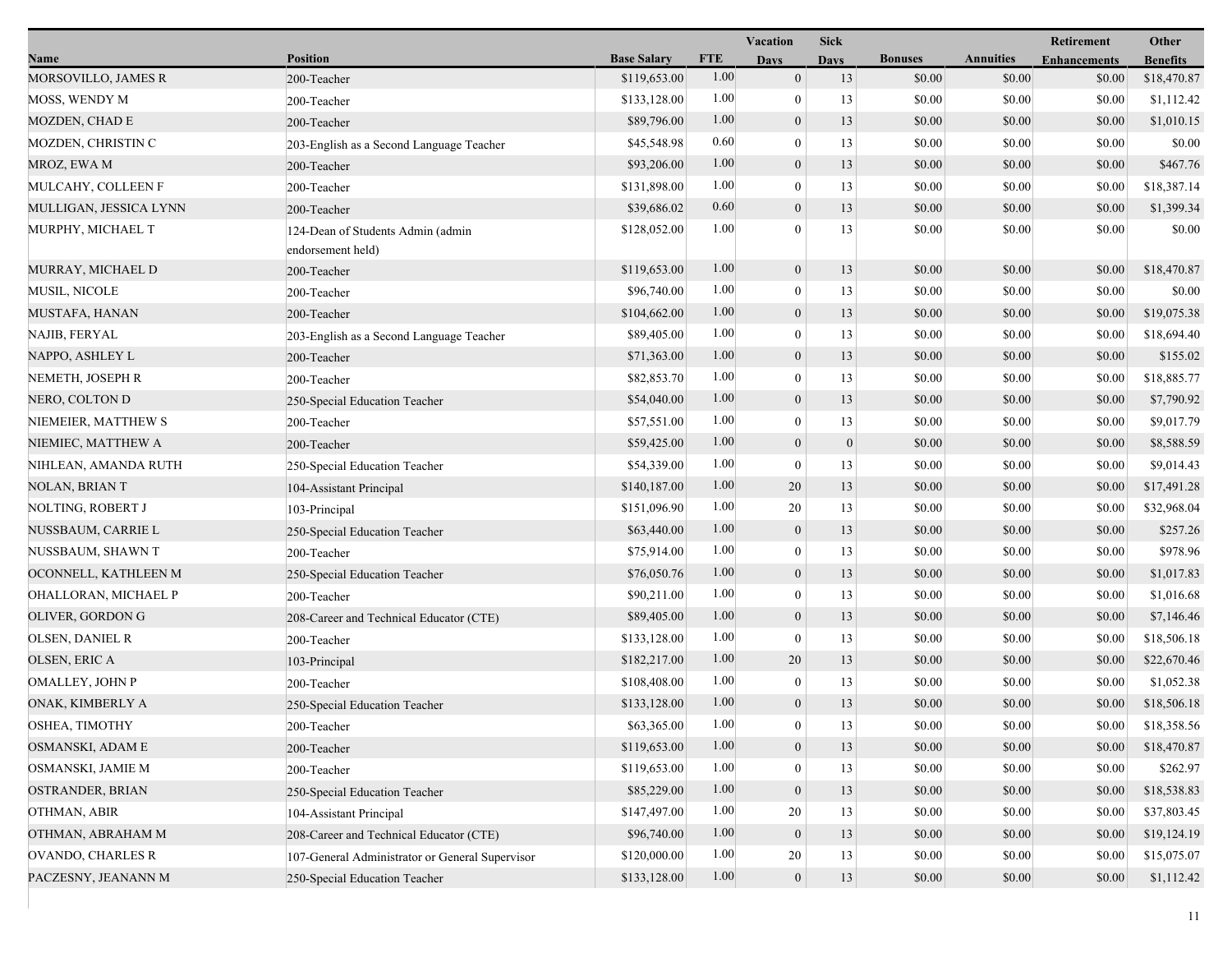|                               |                                                        |                    |            | Vacation         | <b>Sick</b>      |                |                  | Retirement          | Other           |
|-------------------------------|--------------------------------------------------------|--------------------|------------|------------------|------------------|----------------|------------------|---------------------|-----------------|
| Name                          | <b>Position</b>                                        | <b>Base Salary</b> | <b>FTE</b> | <b>Days</b>      | <b>Days</b>      | <b>Bonuses</b> | <b>Annuities</b> | <b>Enhancements</b> | <b>Benefits</b> |
| PALUMBO, JERRY F              | 124-Dean of Students Admin (admin<br>endorsement held) | \$137,340.00       | 1.00       | $\mathbf{0}$     | 13               | \$0.00         | \$0.00           | \$0.00              | \$0.00          |
| PAMPEL, ROGER P               | 200-Teacher                                            | \$104,662.00       | 1.00       | $\mathbf{0}$     | 13               | \$0.00         | \$0.00           | \$0.00              | \$18,910.97     |
| PAPPAS, CHRISTINA             | 200-Teacher                                            | \$108,408.00       | 1.00       | $\mathbf{0}$     | 13               | \$0.00         | \$0.00           | \$0.00              | \$18,438.63     |
| PARKER, OLIVIA B              | 200-Teacher                                            | \$55,349.84        | 1.00       | $\mathbf{0}$     | 13               | \$0.00         | \$0.00           | \$0.00              | \$6,687.60      |
| PARRA-CARRILLO, CLAUDIA C     | 203-English as a Second Language Teacher               | \$62,369.00        | 1.00       | 0                | 13               | \$0.00         | \$0.00           | \$0.00              | \$17,740.63     |
| PENA JR, TONY                 | 200-Teacher                                            | \$122,597.00       | 1.00       | $\boldsymbol{0}$ | 13               | \$0.00         | \$0.00           | \$0.00              | \$18,479.52     |
| PENCE, AMY LYNN               | 200-Teacher                                            | \$88,383.00        | 1.00       | $\mathbf{0}$     | 13               | \$0.00         | \$0.00           | \$0.00              | \$741.57        |
| PERONTO, FREDERIC S           | 200-Teacher                                            | \$133,128.00       | 1.00       | $\mathbf{0}$     | 13               | \$0.00         | \$0.00           | \$0.00              | \$18,506.18     |
| PETERS, SCOTT A               | 200-Teacher                                            | \$108,408.00       | 1.00       | $\mathbf{0}$     | 13               | \$0.00         | \$0.00           | \$0.00              | \$18,234.52     |
| PETERSON, JENNIFER            | 200-Teacher                                            | \$96,740.00        | 1.00       | $\boldsymbol{0}$ | 13               | \$0.00         | \$0.00           | \$0.00              | \$5,648.91      |
| PETERSON, KELLY Q             | 200-Teacher                                            | \$85,658.00        | 1.00       | 0                | 13               | \$0.00         | \$0.00           | \$0.00              | \$18,395.26     |
| PETROPULOS, EFFIE C           | 200-Teacher                                            | \$100,495.00       | 1.00       | $\overline{0}$   | 13               | \$0.00         | \$0.00           | \$0.00              | \$1,034.62      |
| PHILLIPS, VICTORIA ZAPLATOSCH | 200-Teacher                                            | \$54,040.00        | 1.00       | $\mathbf{0}$     | 13               | \$0.00         | \$0.00           | \$0.00              | \$117.53        |
| PICKRUM, KAITLYN MARIE        | 200-Teacher                                            | \$44,619.52        | 1.00       | $\mathbf{0}$     | 13               | \$0.00         | \$0.00           | \$0.00              | \$201.88        |
| PIERCE, JENNIFER N            | 200-Teacher                                            | \$127,340.00       | 1.00       | $\boldsymbol{0}$ | 13               | \$0.00         | \$0.00           | \$0.00              | \$18,492.75     |
| PILA, KRISTIN D               | 200-Teacher                                            | \$89,469.60        | 0.80       | $\boldsymbol{0}$ | 13               | \$0.00         | \$0.00           | \$0.00              | \$19,139.89     |
| PILA, MICHAEL B               | 200-Teacher                                            | \$57,819.20        | 0.80       | $\boldsymbol{0}$ | 13               | \$0.00         | \$0.00           | \$0.00              | \$262.13        |
| PILA, MICHAEL B               | 250-Special Education Teacher                          | \$14,454.80        | 0.20       | $\mathbf{0}$     | $\mathbf{0}$     | \$0.00         | \$0.00           | \$0.00              | \$0.00          |
| PINTO, ANDREA M               | 200-Teacher                                            | \$100,495.00       | 1.00       | $\mathbf{0}$     | 13               | \$0.00         | \$0.00           | \$0.00              | \$18,428.38     |
| PLAISIER, SCOTT K             | 200-Teacher                                            | \$104,662.00       | 1.00       | $\mathbf{0}$     | 13               | \$0.00         | \$0.00           | \$0.00              | \$19,075.38     |
| PODKUL, DAVID A               | 200-Teacher                                            | \$93,206.00        | 1.00       | $\boldsymbol{0}$ | 13               | \$0.00         | \$0.00           | \$0.00              | \$1,030.18      |
| POLZ, CLINTON                 | 200-Teacher                                            | \$22,388.70        | 0.30       | $\boldsymbol{0}$ | $\boldsymbol{0}$ | \$0.00         | \$0.00           | \$0.00              | \$0.00          |
| POLZ, CLINTON                 | 250-Special Education Teacher                          | \$52,240.30        | 0.70       | $\mathbf{0}$     | 13               | \$0.00         | \$0.00           | \$0.00              | \$469.14        |
| POPPEN, ELIZABETH A           | 250-Special Education Teacher                          | \$54,040.00        | 1.00       | $\mathbf{0}$     | 13               | \$0.00         | \$0.00           | \$0.00              | \$119.16        |
| POWERS, DANIEL J              | 200-Teacher                                            | \$65,900.00        | 1.00       | $\boldsymbol{0}$ | 13               | \$0.00         | \$0.00           | \$0.00              | \$19,041.54     |
| PRETO, KELLI R                | 208-Career and Technical Educator (CTE)                | \$85,616.00        | 1.00       | $\mathbf{0}$     | 13               | \$0.00         | \$0.00           | \$0.00              | \$8,751.89      |
| PROUTSOS, CHRIS T             | 200-Teacher                                            | \$93,206.00        | 1.00       | $\boldsymbol{0}$ | 13               | \$0.00         | \$0.00           | \$0.00              | \$1,017.83      |
| PRZYBYLSKI, KATHLEEN A        | 200-Teacher                                            | \$54,040.00        | 1.00       | $\mathbf{0}$     | 13               | \$0.00         | \$0.00           | \$0.00              | \$5,509.45      |
| RAMAZINSKI, JAMES J           | 250-Special Education Teacher                          | \$65,046.00        | 1.00       | $\mathbf{0}$     | 13               | \$0.00         | \$0.00           | \$0.00              | \$953.73        |
| RANDOLPH, MELINDA J           | 200-Teacher                                            | \$96,740.00        | 1.00       | $\mathbf{0}$     | 13               | \$0.00         | \$0.00           | \$0.00              | \$1,026.23      |
| RANDULICH, JACOB M            | 200-Teacher                                            | \$55,945.00        | 1.00       | $\boldsymbol{0}$ | 13               | \$0.00         | \$0.00           | \$0.00              | \$98.16         |
| RAZO, ERNESTO A               | 200-Teacher                                            | \$93,206.00        | 1.00       | $\mathbf{0}$     | 13               | \$0.00         | \$0.00           | \$0.00              | \$6,626.78      |
| REEDY, ANNE M                 | 200-Teacher                                            | \$115,638.00       | 1.00       | $\theta$         | 13               | \$0.00         | \$0.00           | \$0.00              | \$18,462.22     |
| REGAN, COLLEEN M              | 250-Special Education Teacher                          | \$54,339.00        | 1.00       | $\mathbf{0}$     | 13               | \$0.00         | \$0.00           | \$0.00              | \$9,039.14      |
| REGAN, PATRICIA J             | 200-Teacher                                            | \$93,206.00        | 1.00       | 0                | 13               | \$0.00         | \$0.00           | \$0.00              | \$303.19        |
| REIFF, ANNA S                 | 200-Teacher                                            | \$122,597.00       | 1.00       | $\boldsymbol{0}$ | 13               | \$0.00         | \$0.00           | \$0.00              | \$1,085.76      |
| REILLY, DAVID C               | 250-Special Education Teacher                          | \$82,124.00        | 1.00       | $\boldsymbol{0}$ | $13$             | \$0.00         | \$0.00           | \$0.00              | \$18,175.24     |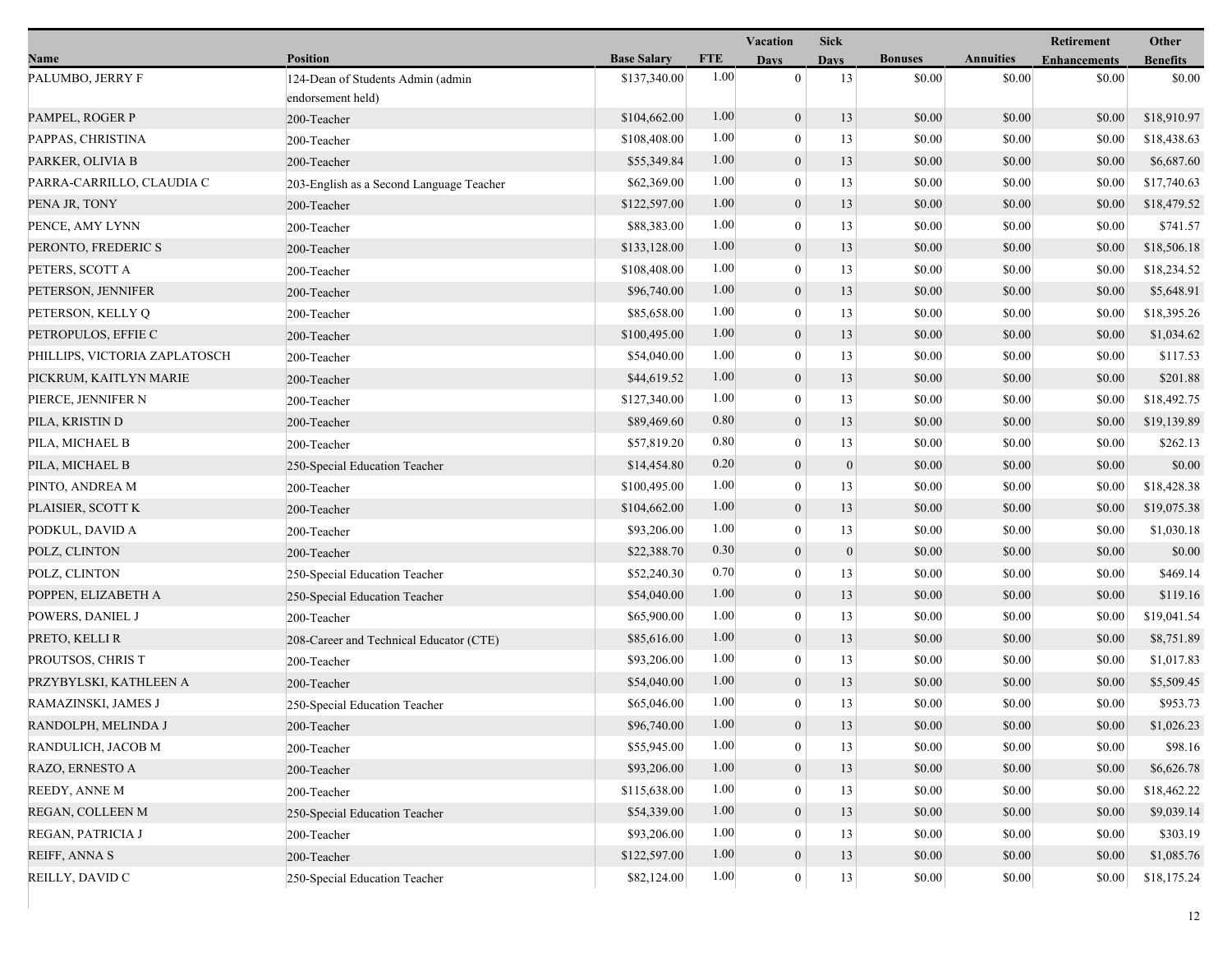|                             |                                                             |                    |            | <b>Vacation</b>  | <b>Sick</b>      |                |                  | Retirement          | Other           |
|-----------------------------|-------------------------------------------------------------|--------------------|------------|------------------|------------------|----------------|------------------|---------------------|-----------------|
| Name                        | <b>Position</b>                                             | <b>Base Salary</b> | <b>FTE</b> | <b>Days</b>      | <b>Days</b>      | <b>Bonuses</b> | <b>Annuities</b> | <b>Enhancements</b> | <b>Benefits</b> |
| REILLY, KATHLEEN            | 200-Teacher                                                 | \$63,975.00        | 1.00       | $\mathbf{0}$     | 13               | \$0.00         | \$0.00           | \$0.00              | \$696.08        |
| RENNER, KEVIN M             | 208-Career and Technical Educator (CTE)                     | \$128,980.00       | 1.00       | $\mathbf{0}$     | 13               | \$0.00         | \$0.00           | \$0.00              | \$18,523.27     |
| REUTHER, LINDA              | 200-Teacher                                                 | \$104,662.00       | 1.00       | $\mathbf{0}$     | 13               | \$0.00         | \$0.00           | \$0.00              | \$11,241.08     |
| REYES LEDVINA, DENISE MARIE | 250-Special Education Teacher                               | \$93,206.00        | 1.00       | $\mathbf{0}$     | 13               | \$0.00         | \$0.00           | \$0.00              | \$1,017.83      |
| REYES, ALLISON J            | 200-Teacher                                                 | \$66,652.00        | 1.00       | $\mathbf{0}$     | 13               | \$0.00         | \$0.00           | \$0.00              | \$4,783.15      |
| <b>REYNOLDS, MARY E</b>     | 250-Special Education Teacher                               | \$63,440.00        | 1.00       | $\overline{0}$   | 13               | \$0.00         | \$0.00           | \$0.00              | \$18,349.48     |
| ROBERSON, JILL M            | 200-Teacher                                                 | \$104,662.00       | 1.00       | $\theta$         | 13               | \$0.00         | \$0.00           | \$0.00              | \$4,894.09      |
| ROBERTS, ALLISON A          | 250-Special Education Teacher                               | \$88,905.00        | 1.00       | $\overline{0}$   | 13               | \$0.00         | \$0.00           | \$0.00              | \$419.46        |
| ROBINSON, LAUREN K          | 200-Teacher                                                 | \$85,658.00        | 1.00       | $\mathbf{0}$     | 13               | \$0.00         | \$0.00           | \$0.00              | \$1,001.58      |
| RODEGHERO, CHRISTA          | 250-Special Education Teacher                               | \$59,040.07        | 0.90       | $\theta$         | 13               | \$0.00         | \$0.00           | \$0.00              | \$203.73        |
| RODITIS, ANTONIOS N         | 200-Teacher                                                 | \$55,923.60        | 0.60       | $\mathbf{0}$     | 13               | \$0.00         | \$0.00           | \$0.00              | \$1,017.83      |
| RONQUILLO, EDWARD L         | 200-Teacher                                                 | \$115,638.00       | 1.00       | $\theta$         | 13               | \$0.00         | \$0.00           | \$0.00              | \$1,068.46      |
| ROOT, ALYSSA                | 250-Special Education Teacher                               | \$24,223.83        | 0.31       | $\theta$         | 13               | \$0.00         | \$0.00           | \$0.00              | \$13,769.59     |
| ROSENSTEIN, ELIZABETH A     | 200-Teacher                                                 | \$59,157.00        | 1.00       | $\overline{0}$   | 13               | \$0.00         | \$0.00           | \$0.00              | \$131.72        |
| ROSENTHAL, CHRISTOPHER M    | 200-Teacher                                                 | \$96,740.00        | 1.00       | $\mathbf{0}$     | 13               | \$0.00         | \$0.00           | \$0.00              | \$18,208.37     |
| ROTI, REBECCA               | 200-Teacher                                                 | \$119,653.00       | 1.00       | $\theta$         | 13               | \$0.00         | \$0.00           | \$0.00              | \$11,615.82     |
| ROY, NATHAN M               | 250-Special Education Teacher                               | \$48,395.90        | 0.88       | $\mathbf{0}$     | 13               | \$0.00         | \$0.00           | \$0.00              | \$136.80        |
| RUBIO, GAIL E               | 125-Head of Gen Ed (Depart chair admin<br>endorsement held) | \$115,413.00       | 1.00       | $\theta$         | 13               | \$0.00         | \$0.00           | \$0.00              | \$0.00          |
| RUETER-COX, DAWN M          | 107-General Administrator or General Supervisor             | \$153,877.00       | 1.00       | 20               | 13               | \$0.00         | \$0.00           | \$0.00              | \$19,120.10     |
| RUSSELL, CHERYL L           | 125-Head of Gen Ed (Depart chair admin<br>endorsement held) | \$140,211.00       | 1.00       | $\theta$         | 13               | \$0.00         | \$0.00           | \$0.00              | \$0.00          |
| RYBAK, LISA                 | 200-Teacher                                                 | \$5,996.00         | 0.10       | $\mathbf{0}$     | $\theta$         | \$0.00         | \$0.00           | \$0.00              | \$0.00          |
| RYBAK, LISA                 | 250-Special Education Teacher                               | \$53,964.00        | 0.90       | $\mathbf{0}$     | 13               | \$0.00         | \$0.00           | \$0.00              | \$18,328.42     |
| <b>SAGAN, ANDREA</b>        | 200-Teacher                                                 | \$60,763.00        | 1.00       | $\mathbf{0}$     | 13               | \$0.00         | \$0.00           | \$0.00              | \$11,119.23     |
| SALMICH, JACOB M            | 200-Teacher                                                 | \$54,339.00        | 1.00       | $\mathbf{0}$     | 13               | \$0.00         | \$0.00           | \$0.00              | \$18,330.29     |
| SANDOR, CHRISTOPHER J       | 200-Teacher                                                 | \$96,740.00        | 1.00       | $\mathbf{0}$     | 13               | \$0.00         | \$0.00           | \$0.00              | \$18,419.99     |
| SASSO, TYANNA K             | 200-Teacher                                                 | \$24,519.40        | 0.20       | $\mathbf{0}$     | $\mathbf{0}$     | \$0.00         | \$0.00           | \$0.00              | \$0.00          |
| <b>SASSO, TYANNA K</b>      | 208-Career and Technical Educator (CTE)                     | \$98,077.60        | 0.80       | $\mathbf{0}$     | 13               | \$0.00         | \$0.00           | \$0.00              | \$679.32        |
| SCHACHT, MEGHAN M           | 200-Teacher                                                 | \$108,408.00       | 1.00       | $\mathbf{0}$     | 13               | \$0.00         | \$0.00           | \$0.00              | \$18,446.14     |
| <b>SCHAFFER, MARY ELLEN</b> | 151-Assistant Special Education Director                    | \$37,941.75        | 0.36       | $\Omega$         | $\theta$         | \$0.00         | \$0.00           | \$0.00              | \$0.00          |
| SCHAFFER, MARY EVELYN R     | 250-Special Education Teacher                               | \$78,335.00        | 1.00       | $\mathbf{0}$     | 13               | \$0.00         | \$0.00           | \$0.00              | \$17,609.59     |
| <b>SCHANZ, STEVEN D</b>     | 107-General Administrator or General Supervisor             | \$135,000.00       | 1.00       | $\mathbf{0}$     | 13               | \$0.00         | \$0.00           | \$0.00              | \$27,066.66     |
| SCHMIDT, EMMA K             | 200-Teacher                                                 | \$53,251.20        | 0.40       | $\theta$         | $\boldsymbol{0}$ | \$0.00         | \$0.00           | \$0.00              | \$0.00          |
| <b>SCHMIDT, EMMA K</b>      | 250-Special Education Teacher                               | \$79,876.80        | 0.60       | $\mathbf{0}$     | 13               | \$0.00         | \$0.00           | \$0.00              | \$18,506.18     |
| <b>SCHMUCK, LAURA B</b>     | 200-Teacher                                                 | \$78,270.00        | 1.00       | $\Omega$         | 13               | \$0.00         | \$0.00           | \$0.00              | \$299.34        |
| <b>SCHOEN, STEVEN F</b>     | 200-Teacher                                                 | \$100,495.00       | 1.00       | $\theta$         | 13               | \$0.00         | \$0.00           | \$0.00              | \$19,114.18     |
| SCHWARTZ JAKOCKO, KATE R    | 200-Teacher                                                 | \$100,495.00       | 1.00       | $\boldsymbol{0}$ | 13               | \$0.00         | \$0.00           | \$0.00              | \$1,014.98      |
| SCHWARZ, DANIEL J           | 200-Teacher                                                 | \$125,810.00       | 1.00       | $\boldsymbol{0}$ | 13               | \$0.00         | \$0.00           | \$0.00              | \$1,092.48      |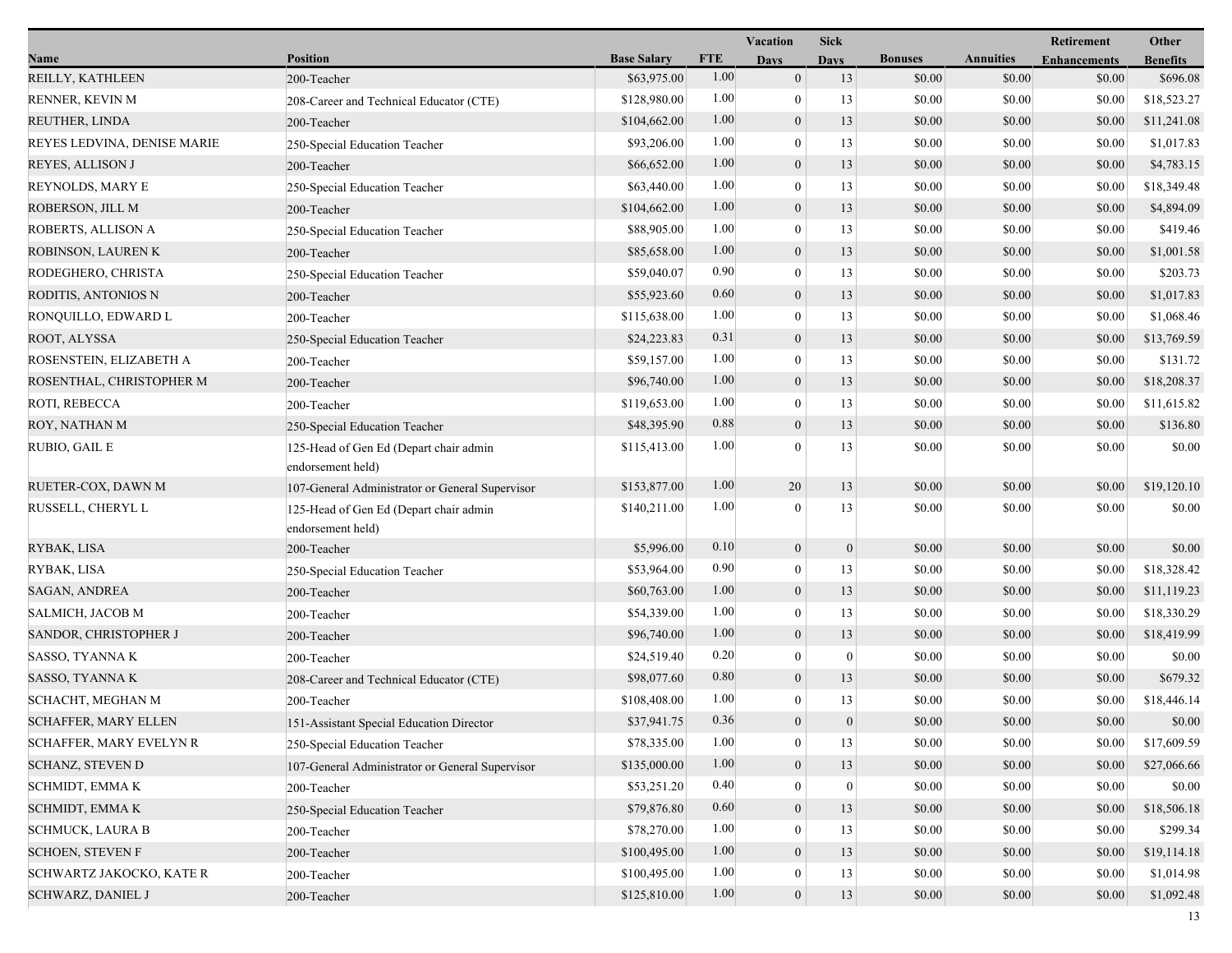|                           |                                                             |                    | <b>Sick</b><br><b>Vacation</b><br>Retirement |                  |             |                |                  |                     | Other           |  |
|---------------------------|-------------------------------------------------------------|--------------------|----------------------------------------------|------------------|-------------|----------------|------------------|---------------------|-----------------|--|
| Name                      | <b>Position</b>                                             | <b>Base Salary</b> | <b>FTE</b>                                   | <b>Days</b>      | <b>Davs</b> | <b>Bonuses</b> | <b>Annuities</b> | <b>Enhancements</b> | <b>Benefits</b> |  |
| <b>SCOTT, TINA M</b>      | 200-Teacher                                                 | \$115,638.00       | 1.00                                         | $\overline{0}$   | 13          | \$0.00         | \$0.00           | \$0.00              | \$18,462.22     |  |
| SEAMS, JASON W            | 250-Special Education Teacher                               | \$79,340.00        | 1.00                                         | $\mathbf{0}$     | 13          | \$0.00         | \$0.00           | \$0.00              | \$18,381.11     |  |
| SEIBT, MATTHEW S          | 200-Teacher                                                 | \$111,837.00       | 1.00                                         | $\bf{0}$         | 13          | \$0.00         | \$0.00           | \$0.00              | \$1,060.33      |  |
| <b>SEXTON, LISA E</b>     | 200-Teacher                                                 | \$122,597.00       | 1.00                                         | $\mathbf{0}$     | 13          | \$0.00         | \$0.00           | \$0.00              | \$1,085.76      |  |
| <b>SHAABNEH, NEVIEN S</b> | 200-Teacher                                                 | \$111,837.00       | 1.00                                         | $\mathbf{0}$     | 13          | \$0.00         | \$0.00           | \$0.00              | \$7,707.87      |  |
| SHALVIS, MATTHEW C        | 200-Teacher                                                 | \$93,206.00        | 1.00                                         | $\mathbf{0}$     | 13          | \$0.00         | \$0.00           | \$0.00              | \$18,295.91     |  |
| SHARKEY, PATRICK J        | 200-Teacher                                                 | \$130,379.00       | 1.00                                         | $\overline{0}$   | 13          | \$0.00         | \$0.00           | \$0.00              | \$872.44        |  |
| SHULMAN, LISA             | 151-Assistant Special Education Director                    | \$121,223.00       | 1.00                                         | 20               | 13          | \$0.00         | \$0.00           | \$0.00              | \$14,423.91     |  |
| SIEBERT, ERIC C           | 200-Teacher                                                 | \$125,810.00       | 1.00                                         | $\overline{0}$   | 13          | \$0.00         | \$0.00           | \$0.00              | \$18,371.85     |  |
| SIECZKOWSKI, JOSEPH W     | 125-Head of Gen Ed (Depart chair admin<br>endorsement held) | \$104,062.00       | 1.00                                         | $\mathbf{0}$     | 13          | \$0.00         | \$0.00           | \$0.00              | \$0.00          |  |
| SIGNORELLI, MARY K        | 200-Teacher                                                 | \$104,662.00       | 1.00                                         | $\bf{0}$         | 13          | \$0.00         | \$0.00           | \$0.00              | \$995.82        |  |
| SIKKEMA, KATHRYN N        | 250-Special Education Teacher                               | \$31,435.47        | 0.40                                         | $\mathbf{0}$     | 13          | \$0.00         | \$0.00           | \$0.00              | \$18,682.08     |  |
| <b>SILK, COLLEEN N</b>    | 208-Career and Technical Educator (CTE)                     | \$74,629.00        | 1.00                                         | $\overline{0}$   | 13          | \$0.00         | \$0.00           | \$0.00              | \$11,169.52     |  |
| SIMPSON, CHRISTINA M      | 200-Teacher                                                 | \$131,898.00       | 1.00                                         | $\mathbf{0}$     | 13          | \$0.00         | \$0.00           | \$0.00              | \$18,502.82     |  |
| SIMS, HEIDI M             | 200-Teacher                                                 | \$20,099.00        | 0.20                                         | $\bf{0}$         | 13          | \$0.00         | \$0.00           | \$0.00              | \$0.00          |  |
| SIMS, HEIDI M             | 208-Career and Technical Educator (CTE)                     | \$80,396.00        | 0.80                                         | $\boldsymbol{0}$ | 13          | \$0.00         | \$0.00           | \$0.00              | \$1,043.82      |  |
| SINCLAIR, CARRIE LYNN     | 250-Special Education Teacher                               | \$57,819.00        | 1.00                                         | $\mathbf{0}$     | 13          | \$0.00         | \$0.00           | \$0.00              | \$8,931.57      |  |
| SISK, SHANNAN L           | 124-Dean of Students Admin (admin<br>endorsement held)      | \$106,089.00       | 1.00                                         | $\mathbf{0}$     | 13          | \$0.00         | \$0.00           | \$0.00              | \$0.00          |  |
| SISTOS, KELLY L           | 250-Special Education Teacher                               | \$54,339.00        | 1.00                                         | $\boldsymbol{0}$ | 13          | \$0.00         | \$0.00           | \$0.00              | \$117.99        |  |
| <b>SLATTERY, MAURA M</b>  | 200-Teacher                                                 | \$55,142.00        | 1.00                                         | $\mathbf{0}$     | 13          | \$0.00         | \$0.00           | \$0.00              | \$1,074.16      |  |
| SLIFKO, MICHAEL J         | 200-Teacher                                                 | \$108,408.00       | 1.00                                         | $\boldsymbol{0}$ | 13          | \$0.00         | \$0.00           | \$0.00              | \$19,131.94     |  |
| SLIVINSKI, AURORA L       | 200-Teacher                                                 | \$54,040.00        | 1.00                                         | $\mathbf{0}$     | 13          | \$0.00         | \$0.00           | \$0.00              | \$8,662.82      |  |
| SMITH, AMY R              | 200-Teacher                                                 | \$104,662.00       | 1.00                                         | $\overline{0}$   | 13          | \$0.00         | \$0.00           | \$0.00              | \$1,043.03      |  |
| SMITH, BRYAN J            | 200-Teacher                                                 | \$79,340.00        | 1.00                                         | $\mathbf{0}$     | 13          | \$0.00         | \$0.00           | \$0.00              | \$17,877.44     |  |
| SMITH, DERRICK J          | 104-Assistant Principal                                     | \$129,193.00       | 1.00                                         | 20               | 13          | \$0.00         | \$0.00           | \$0.00              | \$24,291.12     |  |
| SMITH, MAGGIE E           | 200-Teacher                                                 | \$46,399.36        | 0.80                                         | $\overline{0}$   | 13          | \$0.00         | \$0.00           | \$0.00              | \$8,973.32      |  |
| SMITH, MAGGIE E           | 201-Reading Teacher                                         | \$11,599.84        | 0.20                                         | $\boldsymbol{0}$ | $\bf{0}$    | \$0.00         | \$0.00           | \$0.00              | \$0.00          |  |
| SMITH, SARAH E            | 125-Head of Gen Ed (Depart chair admin<br>endorsement held) | \$111,986.00       | 1.00                                         | $\mathbf{0}$     | 13          | \$0.00         | \$0.00           | \$0.00              | \$0.00          |  |
| SMURZYNSKI, VANESSA L     | 250-Special Education Teacher                               | \$93,206.00        | 1.00                                         | $\boldsymbol{0}$ | 13          | \$0.00         | \$0.00           | \$0.00              | \$975.66        |  |
| SNYDER, ELLEN M           | 200-Teacher                                                 | \$64,316.80        | 0.60                                         | $\mathbf{0}$     | 13          | \$0.00         | \$0.00           | \$0.00              | \$116.40        |  |
| <b>SNYDER, JENNIFER E</b> | 200-Teacher                                                 | \$115,638.00       | 1.00                                         | $\bf{0}$         | 13          | \$0.00         | \$0.00           | \$0.00              | \$673.87        |  |
| SOLDAN, CHRISTINA L       | 200-Teacher                                                 | \$119,653.00       | 1.00                                         | $\mathbf{0}$     | 13          | \$0.00         | \$0.00           | \$0.00              | \$19,156.67     |  |
| SOLOMON, ADRIANE M        | 200-Teacher                                                 | \$111,837.00       | 1.00                                         | $\overline{0}$   | 13          | \$0.00         | \$0.00           | \$0.00              | \$246.19        |  |
| SOPIARZ, BARBARA          | 200-Teacher                                                 | \$96,740.00        | 1.00                                         | $\mathbf{0}$     | 13          | \$0.00         | \$0.00           | \$0.00              | \$9,085.23      |  |
| SPOOR, ZACHARY W          | 125-Head of Gen Ed (Depart chair admin<br>endorsement held) | \$100,541.00       | 1.00                                         | $\overline{0}$   | 13          | \$0.00         | \$0.00           | \$0.00              | \$0.00          |  |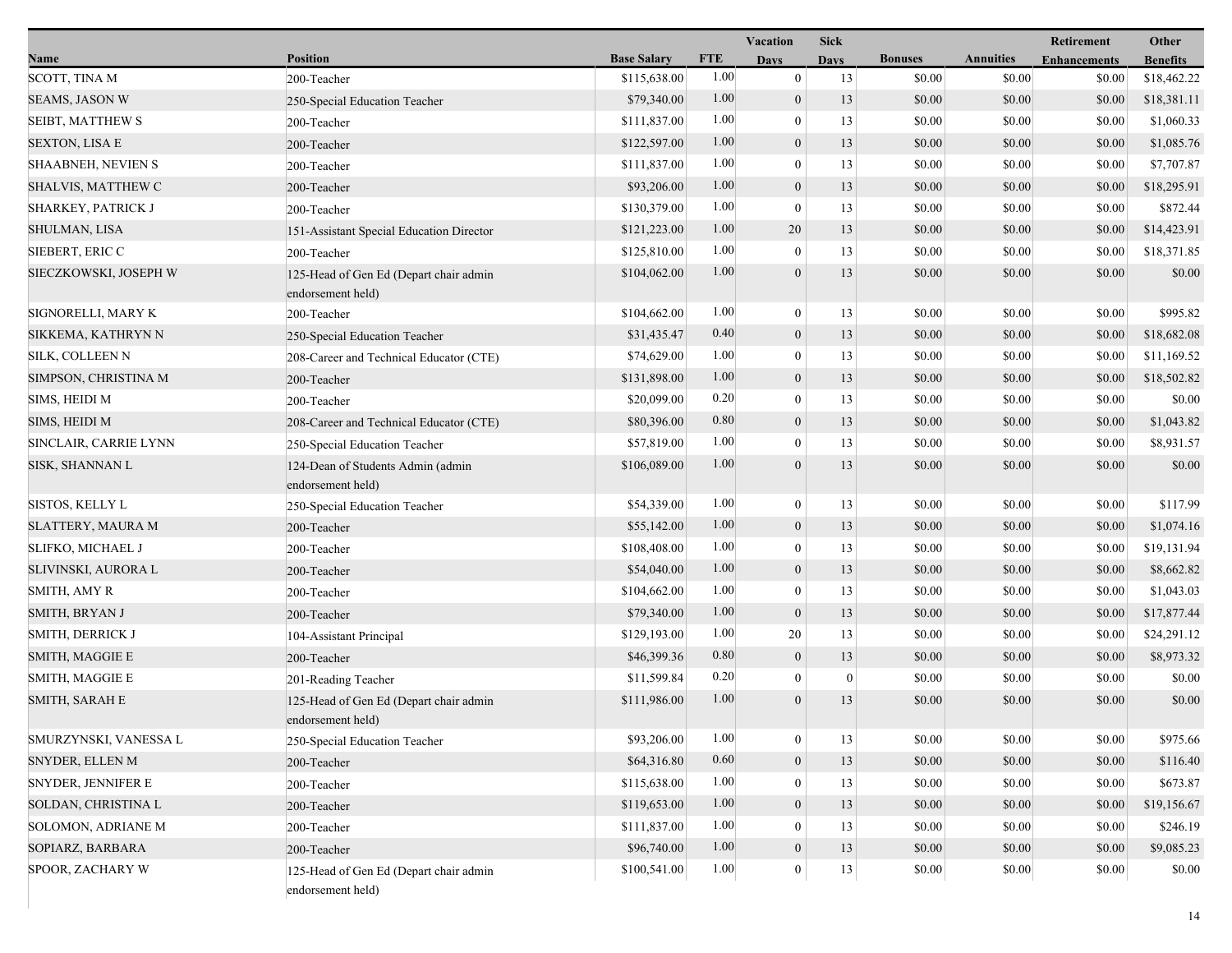|                          |                                                 |                    | Vacation   |                  | <b>Sick</b>      |                |                  | Retirement          | Other           |
|--------------------------|-------------------------------------------------|--------------------|------------|------------------|------------------|----------------|------------------|---------------------|-----------------|
| Name                     | <b>Position</b>                                 | <b>Base Salary</b> | <b>FTE</b> | <b>Days</b>      | <b>Days</b>      | <b>Bonuses</b> | <b>Annuities</b> | <b>Enhancements</b> | <b>Benefits</b> |
| STACHON, NICOLE M        | 200-Teacher                                     | \$89,405.00        | 1.00       | $\mathbf{0}$     | 13               | \$0.00         | \$0.00           | \$0.00              | \$11,668.91     |
| STAROSTKA, ELIZABETH L   | 208-Career and Technical Educator (CTE)         | \$99,425.90        | 1.00       | $\boldsymbol{0}$ | 13               | \$0.00         | \$0.00           | \$0.00              | \$830.37        |
| STEPHENSEN, MICHAEL J    | 250-Special Education Teacher                   | \$100,495.00       | 1.00       | $\boldsymbol{0}$ | 13               | \$0.00         | \$0.00           | \$0.00              | \$7,204.75      |
| STIRN, JUSTIN K          | 200-Teacher                                     | \$74,629.00        | 1.00       | $\mathbf{0}$     | 13               | \$0.00         | \$0.00           | \$0.00              | \$8,403.86      |
| STOUB, COURTNEY L        | 200-Teacher                                     | \$85,658.00        | 1.00       | $\boldsymbol{0}$ | 13               | \$0.00         | \$0.00           | \$0.00              | \$11,872.60     |
| <b>STRUS, MARTIN J</b>   | 200-Teacher                                     | \$68,365.00        | 1.00       | $\boldsymbol{0}$ | 13               | \$0.00         | \$0.00           | \$0.00              | \$18,143.06     |
| <b>SUCECH, KAITLIN E</b> | 200-Teacher                                     | \$71,363.00        | 1.00       | $\boldsymbol{0}$ | 13               | \$0.00         | \$0.00           | \$0.00              | \$970.57        |
| <b>SUKALO, TRACY L</b>   | 200-Teacher                                     | \$75,486.00        | 0.60       | $\boldsymbol{0}$ | 13               | \$0.00         | \$0.00           | \$0.00              | \$18,486.24     |
| SWAN-KAWA, LISA E        | 250-Special Education Teacher                   | \$104,662.00       | 1.00       | $\boldsymbol{0}$ | 13               | \$0.00         | \$0.00           | \$0.00              | \$1,043.03      |
| SWANSON, MARY C          | 200-Teacher                                     | \$65,046.00        | 1.00       | $\mathbf{0}$     | 13               | \$0.00         | \$0.00           | \$0.00              | \$144.44        |
| SWEENEY, SARA L          | 250-Special Education Teacher                   | \$119,653.00       | 0.80       | $\boldsymbol{0}$ | 13               | \$0.00         | \$0.00           | \$0.00              | \$19,156.67     |
| <b>SYSKA, THOMAS B</b>   | 200-Teacher                                     | \$89,405.00        | 1.00       | $\boldsymbol{0}$ | 13               | \$0.00         | \$0.00           | \$0.00              | \$1,009.43      |
| SZABLEWSKI, SARAH E      | 208-Career and Technical Educator (CTE)         | \$93,206.00        | 1.00       | $\mathbf{0}$     | 13               | \$0.00         | \$0.00           | \$0.00              | \$19,097.39     |
| TARBUNAS, KRISTINE R     | 200-Teacher                                     | \$17,131.60        | 0.20       | $\boldsymbol{0}$ | $\boldsymbol{0}$ | \$0.00         | \$0.00           | \$0.00              | \$0.00          |
| TARBUNAS, KRISTINE R     | 201-Reading Teacher                             | \$17,131.60        | 0.20       | $\boldsymbol{0}$ | $\mathbf{0}$     | \$0.00         | \$0.00           | \$0.00              | \$0.00          |
| TARBUNAS, KRISTINE R     | 250-Special Education Teacher                   | \$51,394.80        | 0.60       | $\mathbf{0}$     | 13               | \$0.00         | \$0.00           | \$0.00              | \$18,144.84     |
| TERMINE, COLLEEN A       | 250-Special Education Teacher                   | \$49,226.70        | 0.60       | $\boldsymbol{0}$ | 13               | \$0.00         | \$0.00           | \$0.00              | \$0.00          |
| THEISEN, ELIZABETH L     | 250-Special Education Teacher                   | \$133,128.00       | 1.00       | $\boldsymbol{0}$ | 13               | \$0.00         | \$0.00           | \$0.00              | \$19,191.98     |
| THOMAS, CYNTHIA K        | 200-Teacher                                     | \$128,980.00       | 1.00       | $\boldsymbol{0}$ | 13               | \$0.00         | \$0.00           | \$0.00              | \$7,286.10      |
| THOSS, RACHELLE A        | 200-Teacher                                     | \$133,128.00       | 1.00       | $\mathbf{0}$     | 13               | \$0.00         | \$0.00           | \$0.00              | \$1,112.42      |
| THYER, LISA M            | 200-Teacher                                     | \$86,011.00        | 1.00       | $\boldsymbol{0}$ | 13               | \$0.00         | \$0.00           | \$0.00              | \$18,401.07     |
| TOMALIEH, AMIN A         | 203-English as a Second Language Teacher        | \$54,040.00        | 1.00       | $\mathbf{0}$     | 13               | \$0.00         | \$0.00           | \$0.00              | \$18,084.40     |
| TORONYI, MELISSA         | 250-Special Education Teacher                   | \$108,408.00       | 1.00       | $\boldsymbol{0}$ | 13               | \$0.00         | \$0.00           | \$0.00              | \$18,446.14     |
| TREASURE, TERRENCE E     | 107-General Administrator or General Supervisor | \$146,674.00       | 1.00       | $\mathbf{0}$     | 13               | \$0.00         | \$0.00           | \$0.00              | \$18,013.33     |
| TRONNES, TIMOTHY A       | 200-Teacher                                     | \$119,653.00       | 1.00       | $\boldsymbol{0}$ | 13               | \$0.00         | \$0.00           | \$0.00              | \$18,470.87     |
| TUTTLE, JOSEPH M         | 250-Special Education Teacher                   | \$58,087.00        | 1.00       | $\mathbf{0}$     | 13               | \$0.00         | \$0.00           | \$0.00              | \$18,335.52     |
| TWARDY, ROB M            | 200-Teacher                                     | \$122,597.00       | 1.00       | $\boldsymbol{0}$ | 13               | \$0.00         | \$0.00           | \$0.00              | \$18,479.52     |
| TYRRELL, JENNIFER L      | 103-Principal                                   | \$157,452.00       | 1.00       | 20               | 13               | \$0.00         | \$0.00           | \$0.00              | \$27,136.02     |
| ULRICH, JENNIFER GRAY    | 200-Teacher                                     | \$119,653.00       | 1.00       | $\mathbf{0}$     | 13               | \$0.00         | \$0.00           | \$0.00              | \$18,416.94     |
| URSO, BARBARA E          | 200-Teacher                                     | \$59,157.00        | 1.00       | $\mathbf{0}$     | 13               | \$0.00         | \$0.00           | \$0.00              | \$960.40        |
| <b>USHER, PATRICK J</b>  | 200-Teacher                                     | \$111,837.00       | 1.00       | $\boldsymbol{0}$ | 13               | \$0.00         | \$0.00           | \$0.00              | \$18,145.19     |
| <b>VALES, DAVID J</b>    | 200-Teacher                                     | \$115,638.00       | 1.00       | $\mathbf{0}$     | 13               | \$0.00         | \$0.00           | \$0.00              | \$18,462.22     |
| VANDENBERG, CAREY L      | 208-Career and Technical Educator (CTE)         | \$104,662.00       | 1.00       | $\mathbf{0}$     | 13               | \$0.00         | \$0.00           | \$0.00              | \$9,145.64      |
| VANDERVEEN, THOMAS       | 200-Teacher                                     | \$104,662.00       | 1.00       | $\mathbf{0}$     | 13               | \$0.00         | \$0.00           | \$0.00              | \$6,821.34      |
| VANDERWOUDE, KIMBERLY M  | 200-Teacher                                     | \$130,379.00       | 1.00       | $\overline{0}$   | 13               | \$0.00         | \$0.00           | \$0.00              | \$1,115.88      |
| VASICH, HARMONI L        | 200-Teacher                                     | \$87,290.39        | 1.00       | $\boldsymbol{0}$ | 13               | \$0.00         | \$0.00           | \$0.00              | \$319.37        |
| VASICH, WILLIAM M        | 208-Career and Technical Educator (CTE)         | \$100,495.00       | 1.00       | $\mathbf{0}$     | 13               | \$0.00         | \$0.00           | \$0.00              | \$18,428.38     |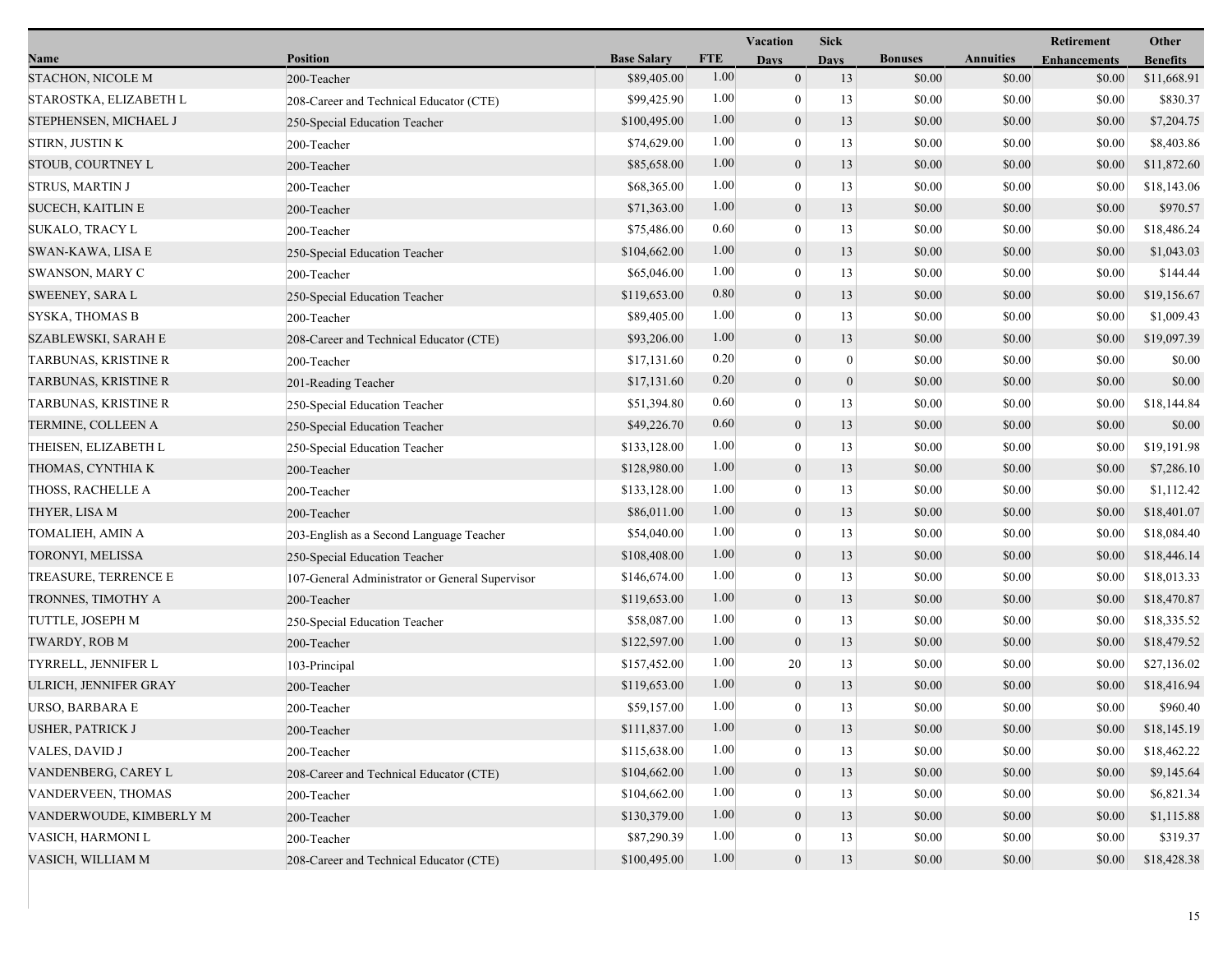|                                    |                                                 | Vacation           | <b>Sick</b> |                  | Retirement  |                | Other            |                     |                 |
|------------------------------------|-------------------------------------------------|--------------------|-------------|------------------|-------------|----------------|------------------|---------------------|-----------------|
| Name                               | <b>Position</b>                                 | <b>Base Salary</b> | <b>FTE</b>  | <b>Days</b>      | <b>Days</b> | <b>Bonuses</b> | <b>Annuities</b> | <b>Enhancements</b> | <b>Benefits</b> |
| VELECKIS-NUSSBAUM, LINDA<br>INGRID | 200-Teacher                                     | \$68,633.00        | 1.00        | $\theta$         | 13          | \$0.00         | \$0.00           | \$0.00              | \$17,330.03     |
| VERBLE, STACY L                    | 200-Teacher                                     | \$93,206.00        | 1.00        | $\boldsymbol{0}$ | 13          | \$0.00         | \$0.00           | \$0.00              | \$1,017.83      |
| VIEU, MICHELE C                    | 107-General Administrator or General Supervisor | \$109,000.00       | 1.00        | $\overline{0}$   | 13          | \$0.00         | \$0.00           | \$0.00              | \$29,172.67     |
| VISWANATH, NITYA                   | 200-Teacher                                     | \$78,270.00        | 1.00        | $\mathbf{0}$     | 13          | \$0.00         | \$0.00           | \$0.00              | \$18,378.23     |
| VOLLAN, BRIAN C                    | 200-Teacher                                     | \$54,963.52        | 1.00        | $\overline{0}$   | 13          | \$0.00         | \$0.00           | \$0.00              | \$127.16        |
| VUILLAUME, DESI J                  | 200-Teacher                                     | \$60,297.00        | 0.60        | $\mathbf{0}$     | 13          | \$0.00         | \$0.00           | \$0.00              | \$18,216.76     |
| WALKER, ANDREA N                   | 250-Special Education Teacher                   | \$85,658.00        | 1.00        | $\theta$         | 13          | \$0.00         | \$0.00           | \$0.00              | \$19,082.04     |
| WALSH, TIMOTHY M                   | 200-Teacher                                     | \$122,597.00       | 1.00        | $\mathbf{0}$     | 13          | \$0.00         | \$0.00           | \$0.00              | \$1,085.76      |
| <b>WARD, CARRIE E</b>              | 200-Teacher                                     | \$71,583.00        | 1.00        | $\overline{0}$   | 13          | \$0.00         | \$0.00           | \$0.00              | \$123.60        |
| WEBER, JEFFREY B                   | 200-Teacher                                     | \$122,597.00       | 1.00        | $\boldsymbol{0}$ | 13          | \$0.00         | \$0.00           | \$0.00              | \$1,085.76      |
| <b>WEBER, MAUREEN T</b>            | 200-Teacher                                     | \$113,173.86       | 1.00        | $\overline{0}$   | 13          | \$0.00         | \$0.00           | \$0.00              | \$877.57        |
| WEIS, ADAM J                       | 208-Career and Technical Educator (CTE)         | \$100,495.00       | 1.00        | $\mathbf{0}$     | 13          | \$0.00         | \$0.00           | \$0.00              | \$7,460.05      |
| WENDELIN, CHRISTOPHER T            | 200-Teacher                                     | \$96,740.00        | 1.00        | $\theta$         | 13          | \$0.00         | \$0.00           | \$0.00              | \$814.61        |
| WENDT, ERIN T                      | 208-Career and Technical Educator (CTE)         | \$108,408.00       | 1.00        | $\mathbf{0}$     | 13          | \$0.00         | \$0.00           | \$0.00              | \$18,455.57     |
| WHEATON, JULIA ANN                 | 101-Assistant/Associate District Superintendent | \$186,710.00       | 1.00        | 20               | 13          | \$0.00         | \$0.00           | \$0.00              | \$40,594.20     |
| WIEDE, GABRIELE                    | 200-Teacher                                     | \$133,128.00       | 1.00        | $\boldsymbol{0}$ | 13          | \$0.00         | \$0.00           | \$0.00              | \$1,139.63      |
| WIERZAL, LORELEI A                 | 200-Teacher                                     | \$119,653.00       | 1.00        | $\overline{0}$   | 13          | \$0.00         | \$0.00           | \$0.00              | \$19,156.67     |
| WILKINS, JANINE M                  | 200-Teacher                                     | \$88,186.00        | 1.00        | $\mathbf{0}$     | 13          | \$0.00         | \$0.00           | \$0.00              | \$11,135.64     |
| WILSON, DAVID J                    | 200-Teacher                                     | \$85,616.00        | 1.00        | $\overline{0}$   | 13          | \$0.00         | \$0.00           | \$0.00              | \$564.82        |
| WITT, KIMBERLY A                   | 200-Teacher                                     | \$130,379.00       | 1.00        | $\mathbf{0}$     | 13          | \$0.00         | \$0.00           | \$0.00              | \$1,105.94      |
| <b>WOJCIK, CATHY S</b>             | 208-Career and Technical Educator (CTE)         | \$96,740.00        | 1.00        | $\overline{0}$   | 13          | \$0.00         | \$0.00           | \$0.00              | \$343.18        |
| WOLSKI, KEVIN J                    | 200-Teacher                                     | \$54,339.00        | 1.00        | $\boldsymbol{0}$ | 13          | \$0.00         | \$0.00           | \$0.00              | \$7,106.66      |
| <b>WOOL, JAMES P</b>               | 200-Teacher                                     | \$131,898.00       | 1.00        | $\overline{0}$   | 13          | \$0.00         | \$0.00           | \$0.00              | \$1,109.10      |
| WRIGHT, MARGOT JILL                | 200-Teacher                                     | \$133,128.00       | 1.00        | $\mathbf{0}$     | 13          | \$0.00         | \$0.00           | \$0.00              | \$18,506.18     |
| WRIGHT, PATRICK E                  | 200-Teacher                                     | \$64,022.00        | 1.00        | $\overline{0}$   | 13          | \$0.00         | \$0.00           | \$0.00              | \$745.52        |
| XIE, TIFFANY T                     | 208-Career and Technical Educator (CTE)         | \$54,040.00        | 1.00        | $\mathbf{0}$     | 13          | \$0.00         | \$0.00           | \$0.00              | \$8,662.82      |
| YANDEL, KERRY C                    | 200-Teacher                                     | \$100,495.00       | 1.00        | $\overline{0}$   | 13          | \$0.00         | \$0.00           | \$0.00              | \$1,034.62      |
| YEAMAN, AMY E                      | 200-Teacher                                     | \$108,408.00       | 1.00        | $\mathbf{0}$     | 13          | \$0.00         | \$0.00           | \$0.00              | \$1,052.38      |
| YOUNG, GARY J                      | 250-Special Education Teacher                   | \$68,633.00        | 1.00        | $\theta$         | 13          | \$0.00         | \$0.00           | \$0.00              | \$973.14        |
| YOUNG, STEPHANIE L                 | 250-Special Education Teacher                   | \$55,142.00        | 1.00        | $\mathbf{0}$     | 13          | \$0.00         | \$0.00           | \$0.00              | \$6,658.11      |
| ZAMBUTO, THERESA J                 | 250-Special Education Teacher                   | \$104,662.00       | 1.00        | $\mathbf{0}$     | 13          | \$0.00         | \$0.00           | \$0.00              | \$1,043.03      |
| ZARTLER, KIM A                     | 200-Teacher                                     | \$88,096.00        | 1.00        | $\boldsymbol{0}$ | 13          | \$0.00         | \$0.00           | \$0.00              | \$1,008.97      |
| ZIELINSKI, DANIEL J                | 200-Teacher                                     | \$108,408.00       | 1.00        | 0                | 13          | \$0.00         | \$0.00           | \$0.00              | \$840.76        |
| ZIMMER, JAMES B                    | 200-Teacher                                     | \$128,980.00       | 1.00        | $\mathbf{0}$     | 13          | \$0.00         | \$0.00           | \$0.00              | \$1,102.60      |
| ZMUDA, ADAM                        | 200-Teacher                                     | \$108,408.00       | 1.00        | $\Omega$         | 13          | \$0.00         | \$0.00           | \$0.00              | \$19,131.94     |
| ZOLK, MELISSA C                    | 250-Special Education Teacher                   | \$15,531.47        | 0.36        | $\boldsymbol{0}$ | 13          | \$0.00         | \$0.00           | \$0.00              | \$85.88         |
| ZOLK, RANDALL S                    | 250-Special Education Teacher                   | \$78,270.00        | 1.00        | $\boldsymbol{0}$ | $13\,$      | \$0.00         | \$0.00           | \$0.00              | \$984.47        |